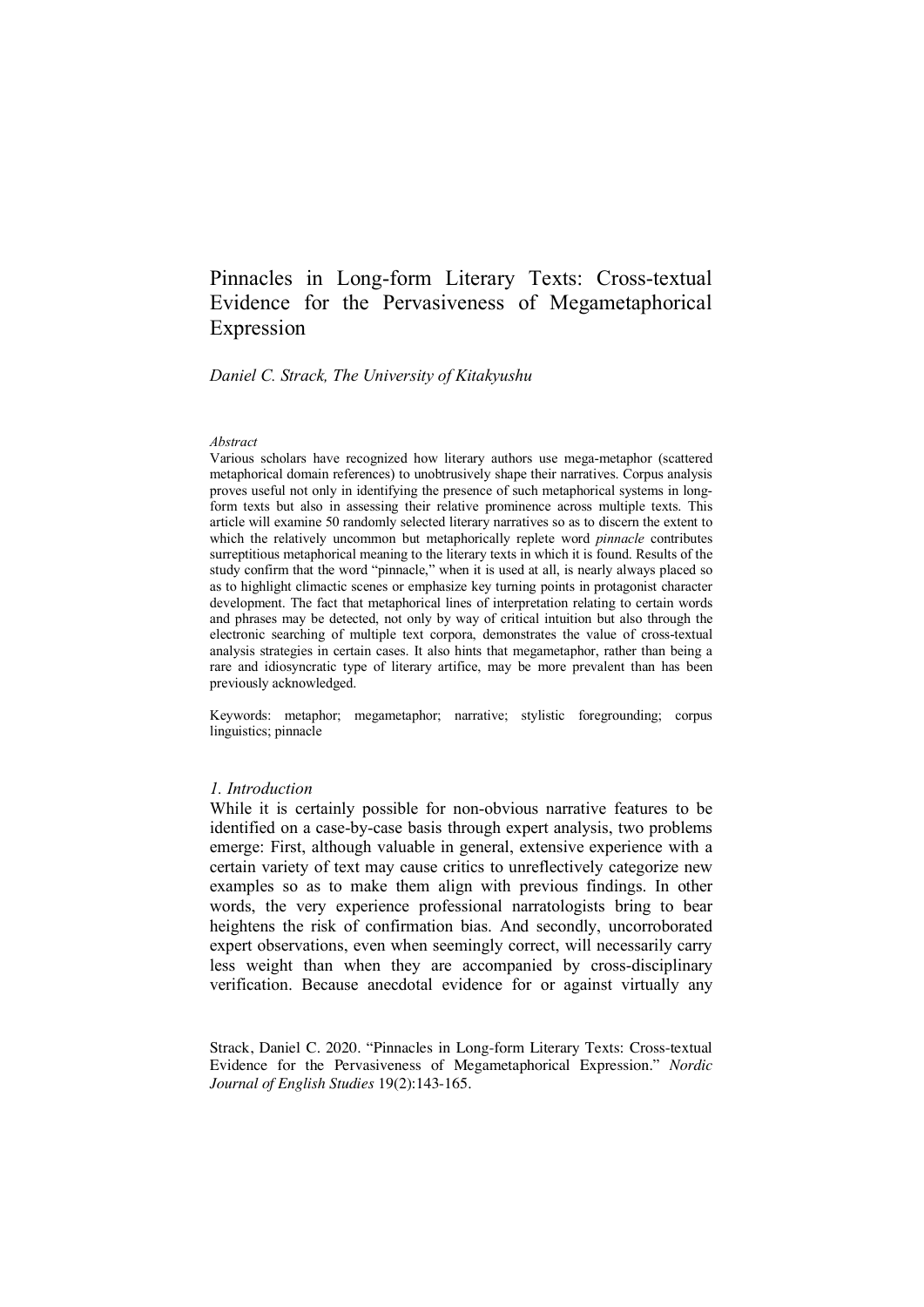hypothesis can be cherry-picked given a large enough data set to draw from, literary expert opinion is in need of a way to gather evidence and garner support that goes beyond traditional coherentist analytical approaches.

This need for corroborating evidence is particularly urgent with respect to literary metaphor. The main reason is that metaphor itself is such a subjective phenomenon. Corpus linguist Deignan characterizes the problem in this way: "A metaphor by its nature suggests an equation between the metaphorical and literal meanings that does not exist" (Deignan 2005: 23). While her phrasing is no-doubt intentionally provocative, Deignan's viewpoint is essentially correct. Whether a metaphor is detected by way of explicit simile or results from a more subtle combination of surreptitiously combined metaphorical elements, any meaning that results can only be worked out by the individual reader. Put differently, *meaning* per se does not exist until the relevant metaphor-producing thought processes have run their course in the mind of an individual. Moreover, because metaphors posit relationships that must be pondered at the individual level, perceived meaning necessarily differs from person to person (cf. Strack 2019: 11-14). For this reason, even simple attempts to confirm the presence of metaphor can prove problematic.

But what if measurable aspects of a specific text point to the semantic efficacy of a particular metaphor? Were such quantifiable evidence available, it might go a long way toward solidifying the study of metaphor and improving the reputation of literary criticism as a discipline. Of course, cognitive linguists, psychologists, and neuroscientists have long been investigating the claims of various theories of metaphor using a variety of empirical tools. With regard to the analysis of metaphor in specific texts, however, an increased level of interdisciplinary cooperation may be necessary. One group that can undoubtedly contribute to the analysis of literary metaphor is corpus linguists. Increasingly, cognitive stylisticians and critical discourse analysts have become aware of the types of verification that corpus linguistics can provide. $<sup>1</sup>$ </sup>

<sup>&</sup>lt;sup>1</sup> While corpus stylistics (cf. McIntyre and Walker 2019) has certainly been at the forefront of the movement to analyze literary style, the fact that metaphor tends to be more a semantic issue related to meaning apprehension than a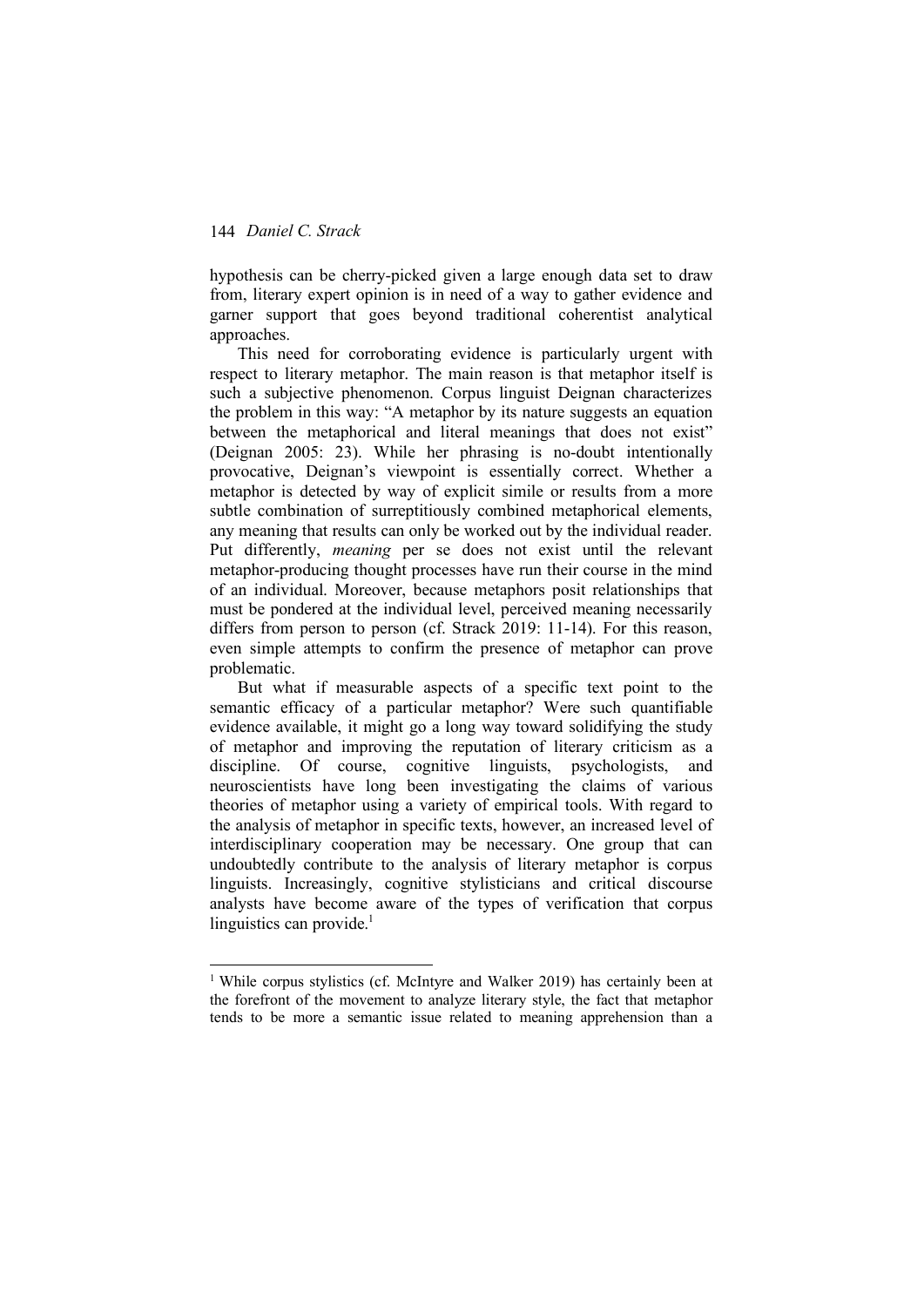Not surprisingly, as investigation has proceeded, researchers have encountered a number of problems in their attempts to measure metaphor at the discourse level. The most obvious challenge (mentioned previously) is that the presence or absence of metaphorical meaning seems to vary from individual to individual. While psychological experimentation is useful in determining the percentage of a certain cohort of readers that perceives a given statement as metaphorical (cf. Gibbs 2011), and while some approaches have even taken to defining metaphoricity using a quorum of expert opinion as the explicit standard (Steen 2015), the fact that metaphorical expressions found in literary works are often tailor-made to suit the author's purposes for the text makes it difficult to bring generalized observations gleaned from nonliterary studies to bear on literary works. To the extent that literary works are presumed to be creative and original, their very uniqueness would tend to recommend against a 'one-size-fits-all' approach.

To add one further layer of complication, metaphor theorists have posited the existence of a type of metaphor that influences reader understandings surreptitiously, below the typical reader's level of awareness. Werth characterized "megametaphors" as "overarching" metaphors that express the "gist" of an extended discourse (1994: 97). For his part, Stockwell (2002: 111) sees megametaphor as the situation in which "conceptual metaphors occur repeatedly throughout a text, often at pivotal moments and often in the form of thematically significant extended metaphors". Strack (2006: 38; cf. also Deignan 2005: 30-31) has noted how the presence of megametaphor tends to be difficult to confirm in extended discourse because it functions "by way of scattered references rather than overtly through verbally compact comparisons".

Despite these challenges, there is one important mitigating factor that aids metaphorical analysis: metaphor's thematic systematicity. Conceptual Metaphor Theory's proponents have observed that when multiple metaphorical expressions appear in a text, they are often found to display thematic consistency (cf. Lakoff and Johnson 1980: 7-13). While the specific words and phrases used to elaborate a given theme may vary greatly, the theme itself must be presented in a fashion

l

question of stylistic markedness necessitates an explicitly cognitive linguisticsoriented approach.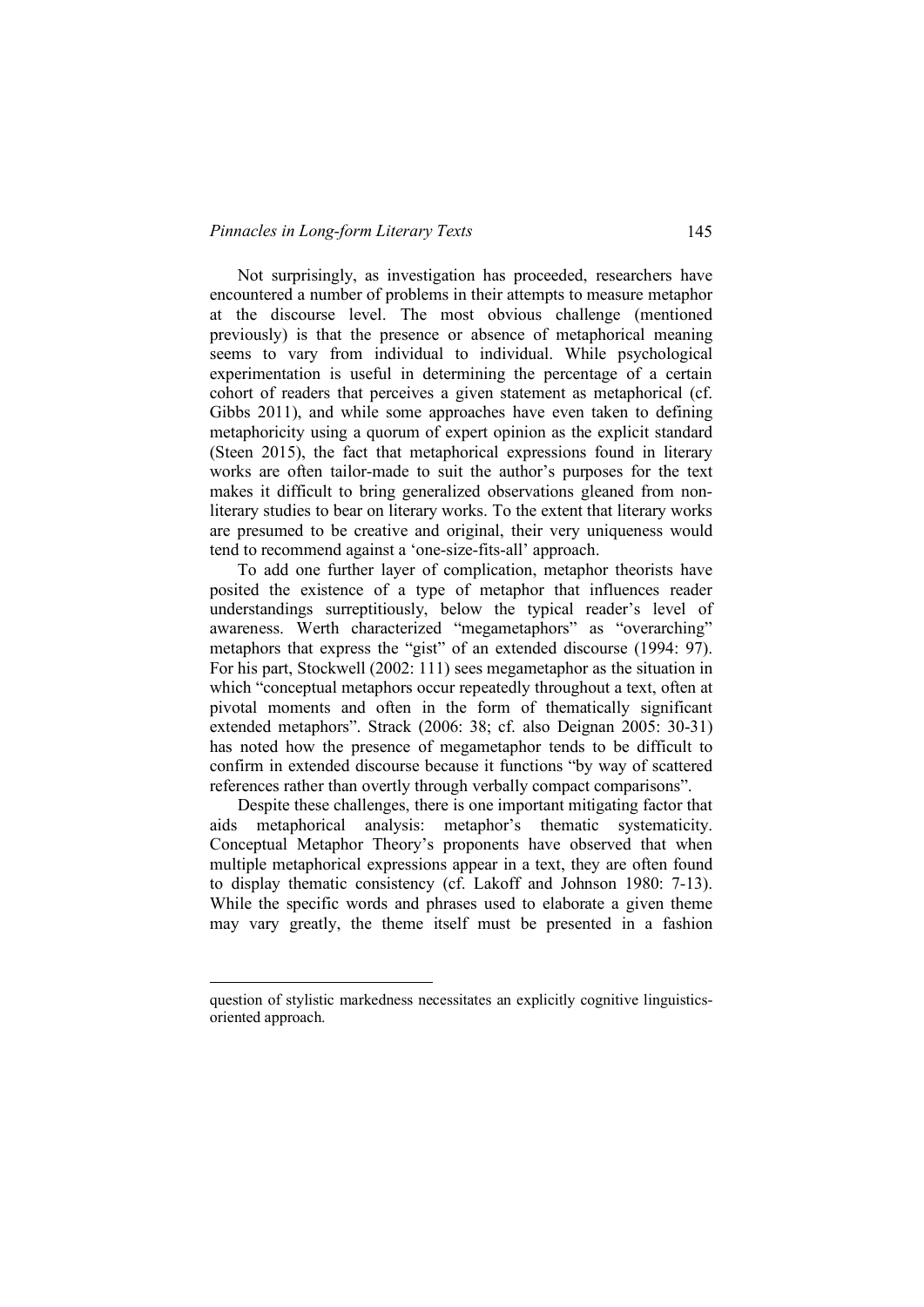coherent enough to guide reader expectations and interpretations of the discourse as a whole.

For example, if a text is understood to suggest human development by way of analogy with the idea of PLANT GROWTH, then one would logically expect to find PLANT DEVELOPMENT-related words such as *blossom, flower,* and *wither* among the expressions used in that text (cf. Deignan 2005: 182-183). The key steps then are to first recognize thematic consistency of expression and, thereafter, to identify the specific conceptual domain around which such expressions are unified. For example, in a certain four stanza passage referring to European royal lineages in an English translation of "Purgatory" in Dante's *Divine Comedy*, the marked phrase "Not often does the sap of virtue rise to all the branches" appears (Alighieri 1995: 234). As the topic *royal lineage* continues to be addressed, the reader notices a consistent use of plantrelated expressions such as *seed's plant*, and the bearing of *fruit*. It quickly becomes apparent that Dante is using the extended metaphor ROYAL FAMILY LINEAGE THROUGH TREE GROWTH as a basis for the critical evaluation of historical European monarchies.

While thematic consistency in the passage mentioned above might prove difficult to corroborate as a stand-alone example, if one were to establish an appropriate baseline for comparison, thematic consistency of phrasing might prove to be empirically verifiable. Such being the case, the initial identification of words or combinations of words that reflect an underlying metaphor will not be the end of analysis; rather it will amount to a crucial first step in the process of confirming whether recognizably consistent surface features represent data points worthy of empirical investigation or not.

After it has been determined that a text does include objectively verifiable lexical features, the pattern of use may be examined so as to make sense of the type of thematic consistency or underlying figurative structure present. Important follow-up questions (cf. Deignan 2005: 124) include: What metaphors are found in the texts? What interpretations do the metaphors entail? And what ideological or stylistic values do they reflect? While the answers to these questions may differ from work to work, the value of corroborating noteworthy textual features before proceeding to the analysis phase should be clear: the successful employment of empirical methods both validates the informed critic's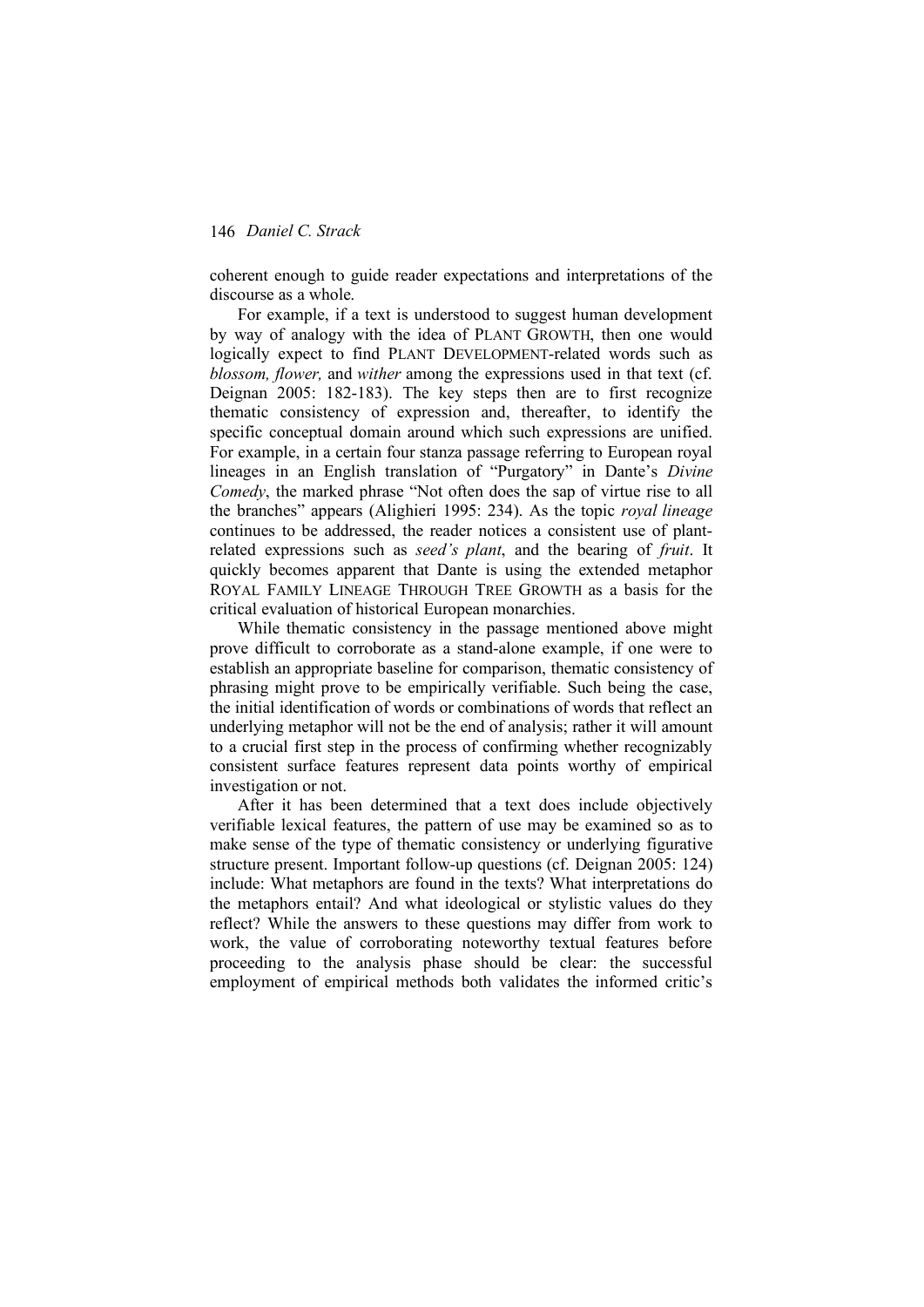literary instincts and lends gravity to subsequent explanations of why the text was imbued with such features in the first place.

Herein lies the practical value of corpus linguistics. As an empirical method, it was primarily developed by linguists to corroborate otherwise subjective theoretical hypotheses in the field of linguistics. Because literary analysis is even more text-oriented than linguistics, the contributions it may provide to stylisticians are potentially very great.

Aside from addressing obvious methodological shortcomings, the corpus approach has two further distinct advantages over traditional textual analysis methods: first, the use of corpora overcomes the limitations of human memory<sup>2</sup> and, second, corpus analysis alleviates the problem of human subjectivity that stems from scholars' lack of selfawareness concerning the idiosyncrasies of their own personal language use (Deignan 2005: 85-87).

It has been observed that the strategic repetition of textual items often corresponds to the presence of meaningful idiosyncratic features in literary texts. According to Emmott (2002: 95), "repetition can be used for many different stylistic purposes". While stressing that the detection of consequential themes has traditionally depended on the recognition of "adjacent repeated words" (101), she mentions that repetitions of a less noticeable kind may also be detected computationally by way of Latent Semantic Analysis (co-occurrence of a word with other words showing strength of conceptual association, in corpus linguistic terms, a type of "collocation"). As authors often achieve foregrounding<sup>3</sup> effects through the "repeated use of a particular linguistic form over a stretch of sentences," augmenting intuition with an automated method of detecting repetition seems likely to result in fresh insights and increased scope for researchers.

<sup>&</sup>lt;sup>2</sup> Corpus linguists attempt to detect statistically meaningful patterns in textual information by using special software to identify instances of collocation ("the adjacency of certain lexical items") and colligation ("the adjacency of certain word classes"; Hilpert 2006: 131). The research results of corpus linguistics are often displayed by listing "concordance lines" (strings of text that reveal context, an aspect of textual information vitally important to metaphor interpretation).

<sup>&</sup>lt;sup>3</sup> Foregrounding is a type of linguistic highlighting that draws attention to the medium of expression so as to increase the likelihood that a certain stylistic, semantic, or other kind of feature will be noticed and remembered.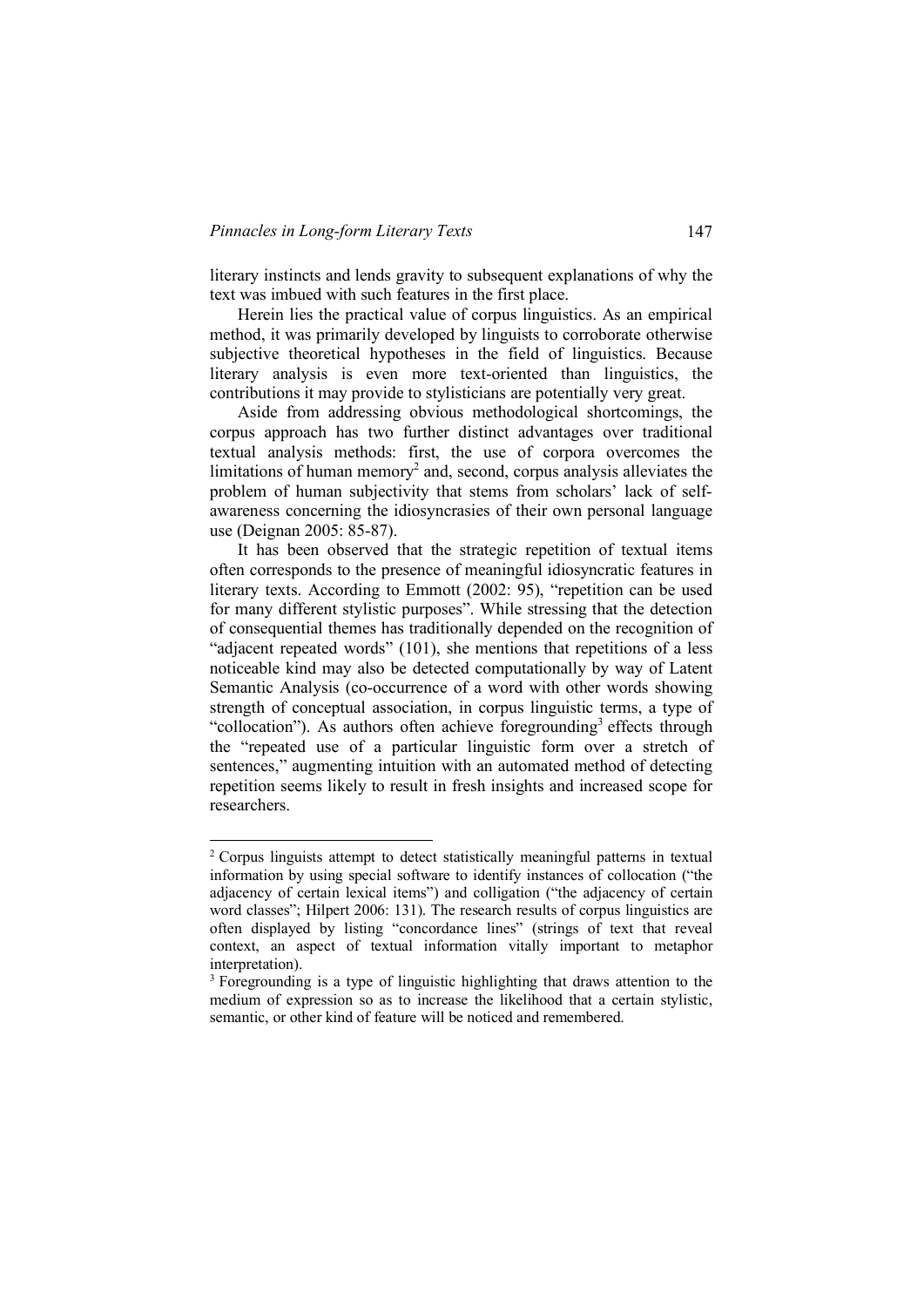One type of foregrounding Emmott (2002: 92) mentions is stylistic foregrounding. This occurs "[w]hen the language is sufficiently unusual to draw a reader's attention towards the linguistic medium itself, thereby having a highlighting effect...". The key issue is discerning the point at which the high frequency of a grammatical or lexical item becomes stylistically marked (101). Emmott gives the following example: "Repeated references using a particular linguistic form can sustain a theme over a stretch of text, integrating a particular attitude towards a character into the plot in a way that is quite different from other methods such as the occasional explicit statement of a theme" (104).

While Emmott's analysis refers to foregrounding induced by way of high-frequency effects, Louwerse and van Peer (2002: 12) note the need to examine low-frequency or "rarity" effects, as well. They echo Fortier (2002) in asserting that authors often give importance to a theme by way of such rarity effects and go on to mention that as quantitative analysis is used to determine whether high- or low-frequency effects dominate the discourse, clues regarding the themes present are likely to become available.

One of the starting assumptions that Louwerse and van Peer (2002: 6) rely on to justify their view of the importance of rarity effects is that narratives are structured in logically coherent ways and that "[i]n the production of text, language users thus apply both global and local themes to make the text globally and locally coherent". In their view, "[n]arrative structures are apparently structured according to the theme of the text." Moreover, they note how such global themes tend to be expressed most clearly in a narrative work's introduction, climax, and conclusion.

Emmott's two-stage literary corpus analysis technique (2002: 113) seems likely to prove useful when attempting to detect recurring thematic elements in a literary text. Her approach begins as the narratologist uses intuition to identify meaningful narrative features and proceeds to use corpus data to explain psycholinguistic processes that may account for an informed interpretation of those features (113). Put simply, Emmott begins by letting intuition lead judgments concerning "which items to count and how to count them", followed by quantitative and then critical analysis. In the end, however, this involves "suggesting a plausible interpretation and leaving it for other researchers to challenge this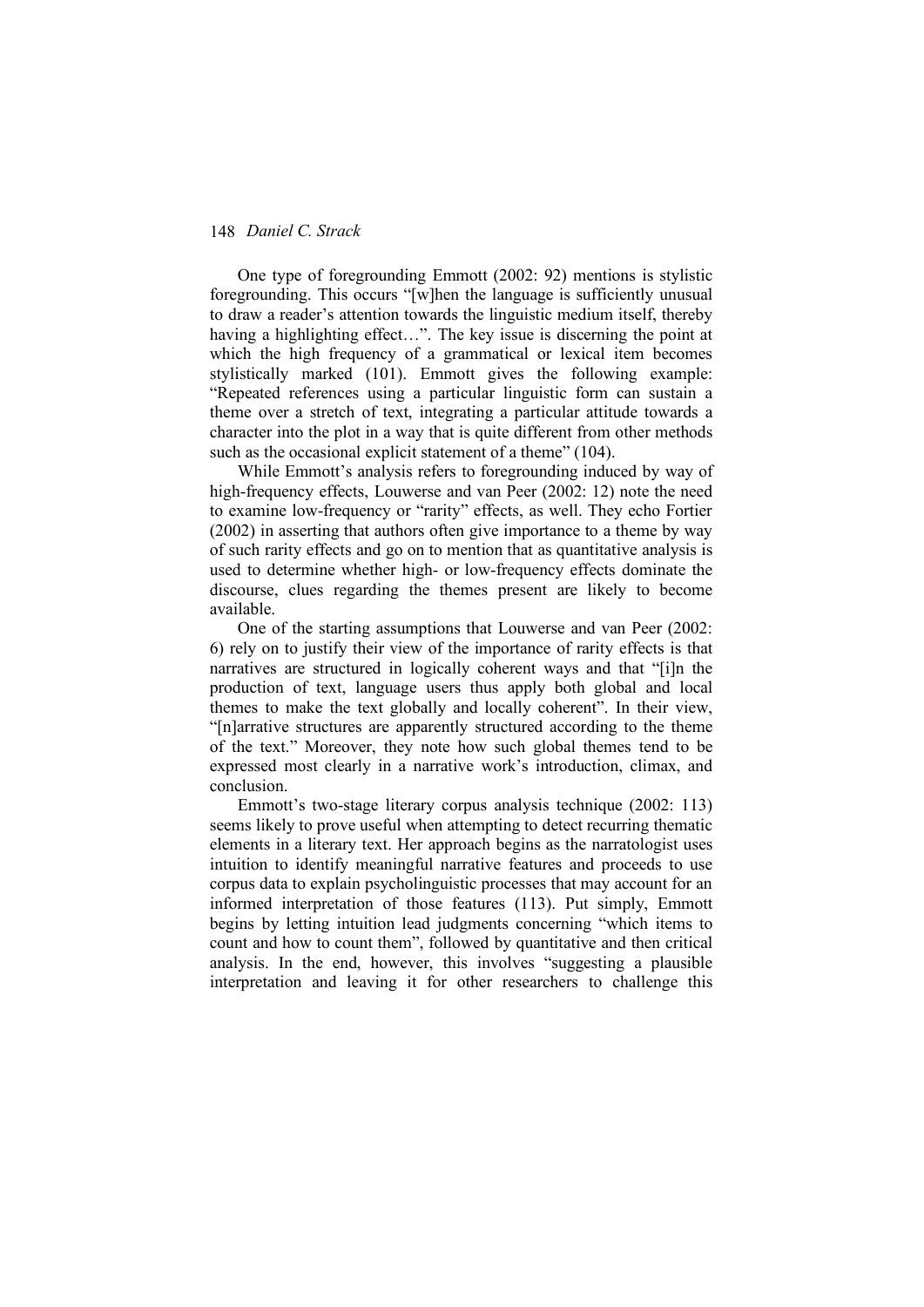interpretation if it fails to match their own intuitions about the text"  $(104)$ .

#### *2. Method*

Following Emmott (2002), the method used in this study began with researcher intuitions which were first tested through small corpus analysis<sup>4</sup> and then verified by way of corpus analysis proper<sup>5</sup> using larger extended literary and non-literary corpora. The specific steps that were taken are explained in detail below.

Investigation began with intuitive judgments. The author of this paper, in the course of doing extensive reading relating to his main area of research, <sup>6</sup> noticed that the word *pinnacle*, although infrequently encountered in literary works, happened to appear during a certain climactic scene (Dostoevsky 2004: 468) in Magarshack's 1953 translation of Dostoevsky's novel, *The Devils* (1872; a.k.a. *The Possessed*). Due to the fact that the word's location in the text precisely correlated with this highly dramatic scene, it was posited that the word would be unlikely to appear anywhere else in the narrative.

In fact, this supposition proved incorrect, at least with respect to a digital version of a separate translation: an electronic search of *The Possessed*, another translation of the same work by Dostoevsky, revealed that the word *pinnacle* appears twice. The first *pinnacle* token is found in an extended section of narrator commentary at the beginning of the story. The second occurs near the end of the book during an incident in which the perfect contentment of the protagonist is suddenly taken away. Nevertheless, closer inspection of the two passages revealed that the first mention of the word *pinnacle* was in fact used to foreshadow the second usage. That is to say, while the word *pinnacle* appeared twice in the story, both tokens seemed to refer to the same climactic event.

 <sup>4</sup> After an initial stage of what might be called "manual analysis" (the physical marking of hard copies of texts during close reading), preliminary intuitions were provisionally confirmed using technologically augmented manual analysis (the searching of digital versions of the text in question using word-processing and document-viewing software to confirm initial suspicions).

<sup>5</sup> Using corpus analysis software such as Wordsmith Tools 7.0.

<sup>&</sup>lt;sup>6</sup> The metaphorical depiction of bridge metaphor in literary texts; cf. Strack 2004.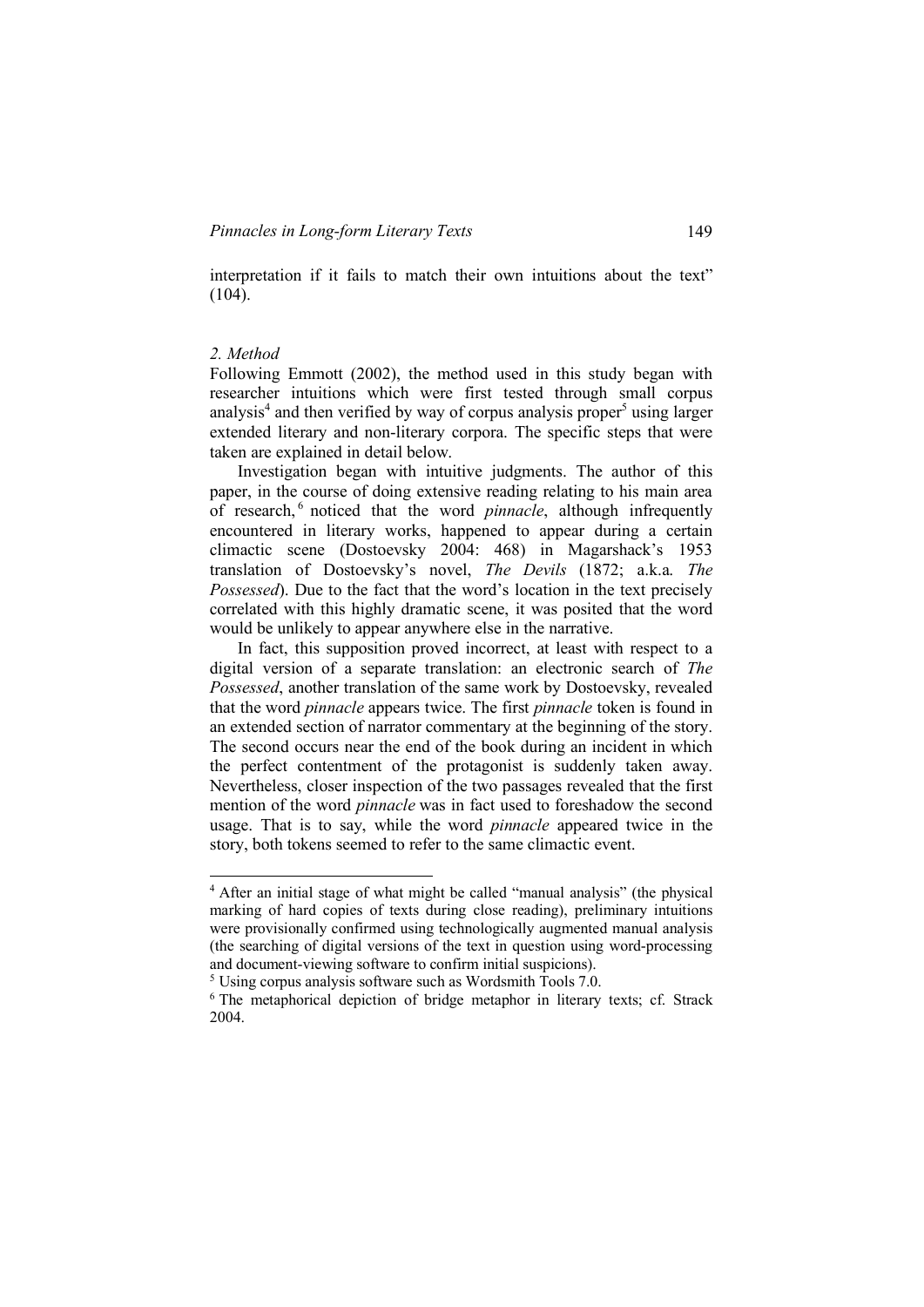From this single anecdotal (and somewhat subjectively interpreted) data point, one might naturally infer that the presence of the word *pinnacle* in the story offers hints to readers as to how the story as a whole has been structured.<sup>7</sup> Narratologists have often noted that skilled storytellers typically build to a climax near the end of the story so as to hold the interest of listeners and readers. For example, Longacre (1985: 84) notes that narrative discourses often feature a "peak" that tends to be found "toward the end of the discourse". Indicated by way of structurerelated surface features evident in the language of the text, the climax "corresponds to the point of maximum tension and confrontation in the story" and also tends to represent a "decisive event which makes the resolution of the plot possible."

Why would Dostoevsky use a word<sup>8</sup> like *pinnacle* to subtly reflect his narrative's "peak" in a potentially noticeable way? Obviously, in such a situation, the word *pinnacle* (used metaphorically<sup>9</sup>) serves first to foreshadow the climactic scene and then to highlight the fact that the scene in question is an important plot point in the story's narrative arc. Having said this, making sweeping claims about the structure of a narrative based solely on the observation that an unusual word is used in a certain passage might easily be written off by skeptical nonpractitioners as an example of how unsubstantiated pronouncements unwittingly reveal literary criticism to be a rather flimsy pseudoscientific pursuit.

Both to test the viability of observations about how the word *pinnacle* reveals structure in Dostoevsky's novel and also to assess whether the word's stylistic application might be evident in literature

<sup>&</sup>lt;sup>7</sup> It should be emphasized here that the original intuition concerning how instances of the word *pinnacle* subtly hinted at the story's overall structure were arrived at while reading the story *in translation*. That is to say, structural clues in the original text were prominent enough for them to survive translation.

<sup>8</sup> Admittedly, the specific word choice in this case was made by Garnett, the English translator. Having said this, both English translations of Dostoevsky's novel include the word *pinnacle* in the climactic scene in question.

<sup>9</sup> In addition to the basic literal definition it provides for *pinnacle* ("an upright architectural member"), *Merriam-Webster's Collegiate Dictionary*, 10th ed., also offers two metaphorical definitions: "a structure or formation suggesting a pinnacle" and "the highest point of development or achievement." (s.v. *pinnacle*).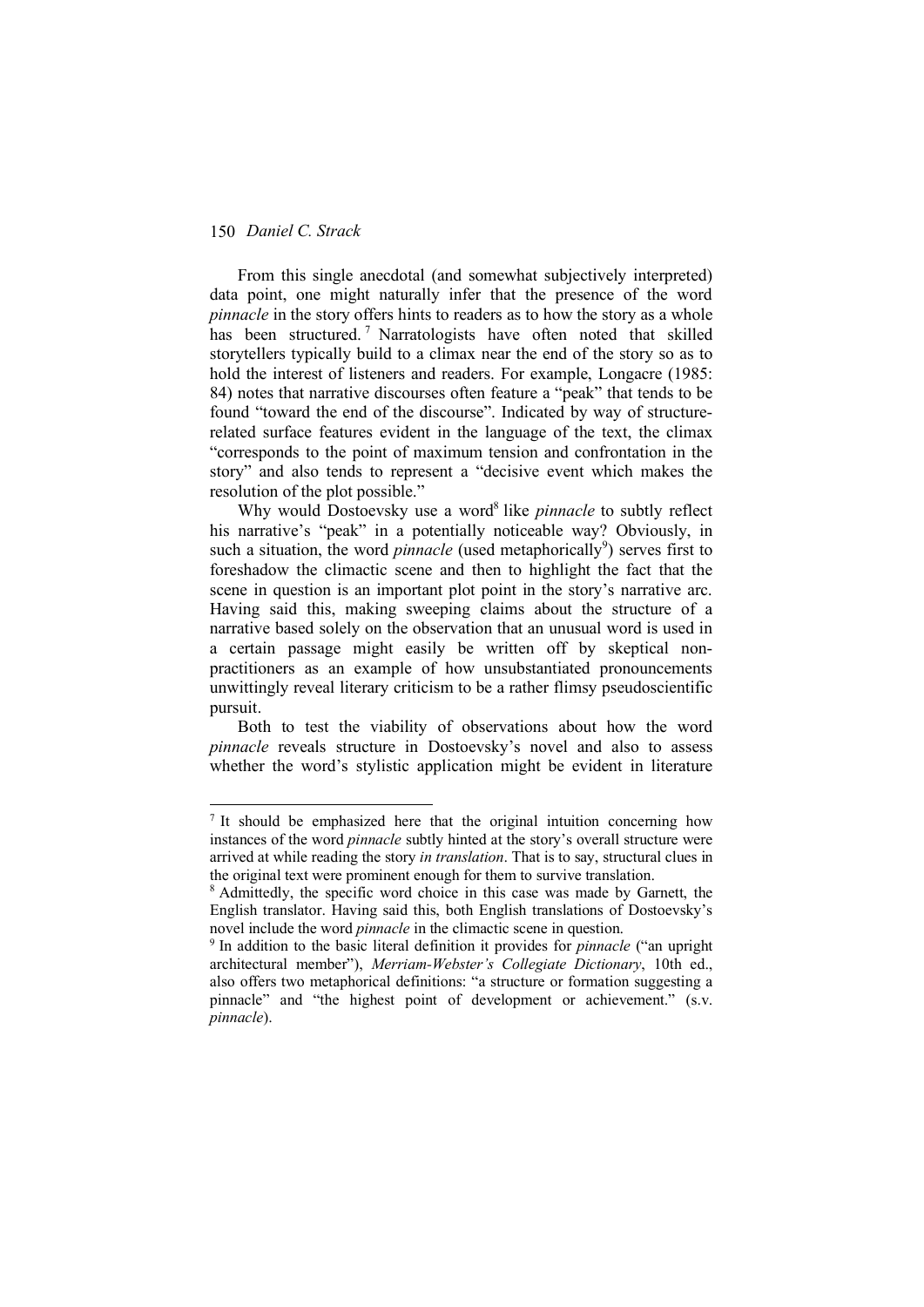more generally, a corpus of 50 digital texts<sup>10</sup> was assembled so as to discover how often the word *pinnacle* appears in each individual work and in the corpus as a whole.<sup>11</sup> This corpus consisted of digitally formatted (mostly public domain) narrative works previously identified as having some type of thematic metaphorical content (in many but not all cases, a figuratively freighted use of the lexical item *bridge*).

The key research questions for the purpose of this study were the following: First, do the texts include use of the token *pinnacle* in them or not? And second, if so, did use of the token *pinnacle* suggest either highfrequency or rarity effects?

Once the presence of likely rarity effects had been confirmed, a follow-up corpus study was conducted to verify whether the 10 examples displaying markedly infrequent use of the word *pinnacle* (see *Appendix 1*) were anomalous or not. First, using the 40 works that failed to include the token *pinnacle* (see *Appendix 2*) and standard multi-purpose  $\alpha$ corpora<sup>12</sup> as baselines for comparison, the frequencies of the words *pinnacle* and *bridge* in the 10 pinnacle texts were compared with frequencies in the 40 non-pinnacle texts and the 4 general use corpora. Finally, extended context was evaluated to determine how the word *pinnacle* was used in each of the 10 works (see the concordance lines in *Appendix 3*). Specifically, did the word's use in context seem incidental or rather did it appear to be related to some larger structural aspect of the plot or particular arc of narrative development?

<sup>&</sup>lt;sup>10</sup> The literary corpus assembled includes 34 English language works and 16 works translated into English (including 7 from Russian, 3 from Serbo-Croatian, 2 from French, 2 from German, and 1 each from Spanish, Swedish, and ancient Greek). While all 50 works are narratives, 42 are fictional, 3 are non-fiction, 3 are long-form poetry, and 2 are dramas. Although most of these works were originally released between 1850 and 1920 A.D., the earliest work dates back to ca. 371 B.C. and the latest to 2011 A.D.

<sup>11</sup> Due to the fact that the original intuitions concerning the word *pinnacle* occurred while reading a work of Russian literature in English translation, a decision was made to include a certain number of English translations of foreign language literary works in the corpus.

<sup>&</sup>lt;sup>12</sup> BROWN1 (Brown University Standard Corpus of Present-Day American English), CEEC (Corpora of Early English Correspondence), FLOB (The Freiburg-Brown Corpus), and HELSINKI (Helsinki Corpus of English Texts) are all one-million-word English language corpora.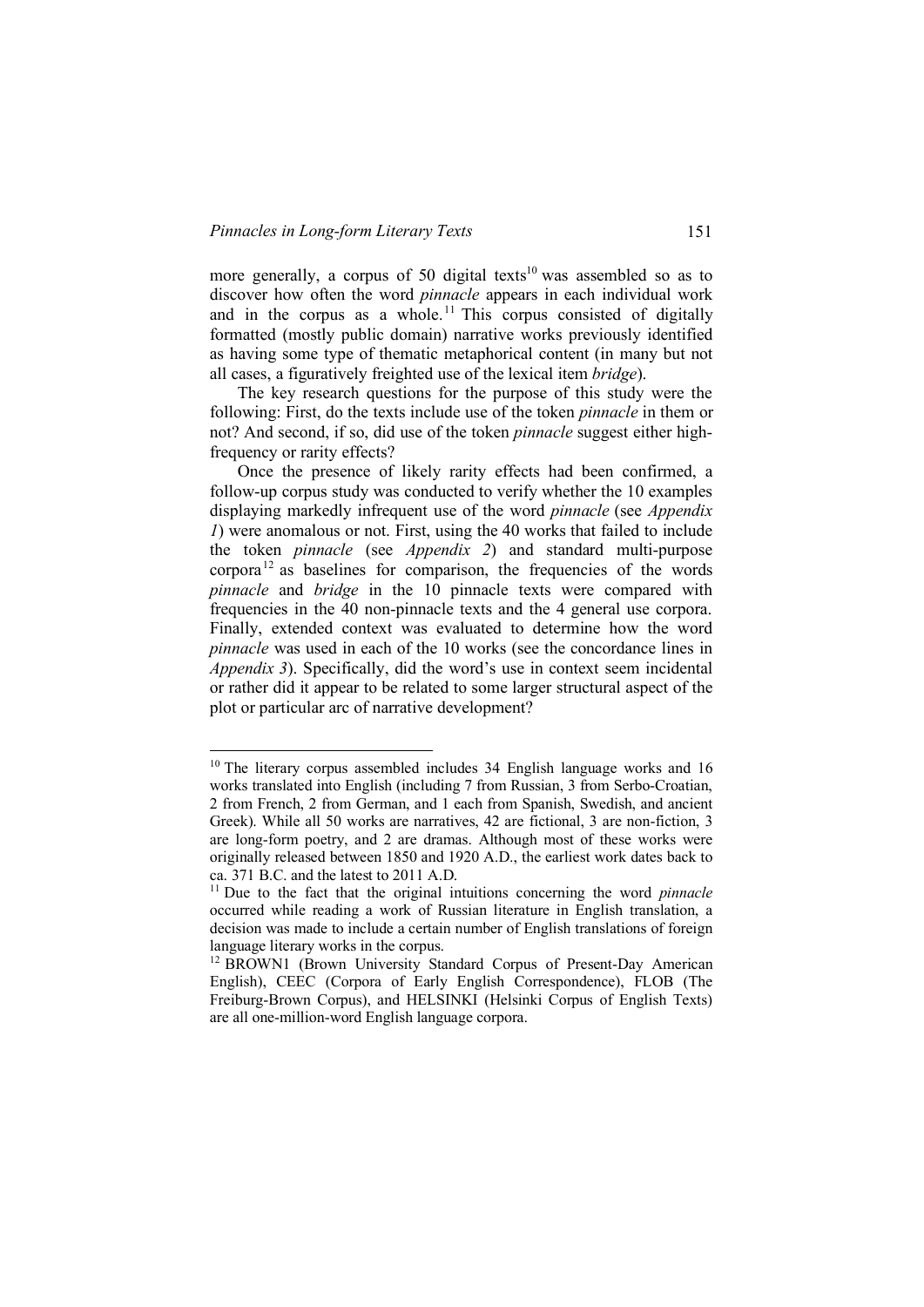#### *3. Results*

An initial digital search of each work in the 50-work corpus revealed that 10 works contained at least one *pinnacle* token while the remaining 40 works did not. When the 10 works that did were further analyzed, 9 out of 10 works were discovered to include only 1 *pinnacle* token. The remaining work was found to include 2 tokens (*The Possessed*, in which both tokens refer to the same scene).

For purposes of comparison, the same type of digital searches were performed to check the frequency of *bridge* tokens in the same collection of literary texts.13 While the token *bridge* was mentioned an average of 52.4 times per work within the 10 works, *pinnacle* was mentioned an average of 1.1 times. The 10 works in which the token *pinnacle* was found (along with each work's word count and the number of *pinnacle* and *bridge* tokens) are listed in Table 1.

| Two T. <i>phinacle</i> and <i>orage</i> towen hequency in To head y<br><u>WULIAJ</u> |                         |           |                |        |  |  |  |
|--------------------------------------------------------------------------------------|-------------------------|-----------|----------------|--------|--|--|--|
| Title                                                                                |                         | Total     | pinnacle       | bridge |  |  |  |
| (alphabetical order)                                                                 |                         | words     | tokens         | tokens |  |  |  |
|                                                                                      | Anabasis                | 411,431   |                | 20     |  |  |  |
| 2                                                                                    | Anne of Green Gables    | 103,158   |                | 43     |  |  |  |
| $\overline{3}$                                                                       | Confessions             | 271,939   |                | 8      |  |  |  |
| 4                                                                                    | Don Quixote             | 407,483   |                | 12     |  |  |  |
| 5                                                                                    | The Five Wonders of the | 72,100    | 1              | 358    |  |  |  |
|                                                                                      | Danube                  |           |                |        |  |  |  |
| 6                                                                                    | Little Women            | 186,291   |                | 5      |  |  |  |
| 7                                                                                    | Main Street             | 168,203   |                | 33     |  |  |  |
| 8                                                                                    | "The Legend of Sleepy"  | 11,830    |                | 17     |  |  |  |
|                                                                                      | Hollow"                 |           |                |        |  |  |  |
| 9                                                                                    | The Possessed           | 258,141   | $\overline{2}$ | 16     |  |  |  |
| 10                                                                                   | Waverley                | 185,728   |                | 12     |  |  |  |
| (40 non-pinnacle texts)                                                              |                         | 2,402,112 | $\theta$       | 497    |  |  |  |

Table 1. *pinnacle* and *bridge* token frequency in 10 literary works

Close reading of the 10 texts that included the word *pinnacle* confirmed the following: Each of the 10 works used *pinnacle* in the context of

<sup>&</sup>lt;sup>13</sup> The word *bridge* was selected because it is a word that tends to be used repeatedly when it appears in literary texts and therefore seemed likely to strike a contrast with *pinnacle*, a word which tends to appear only once. See Table 1 to verify that this did indeed turn out to be the case.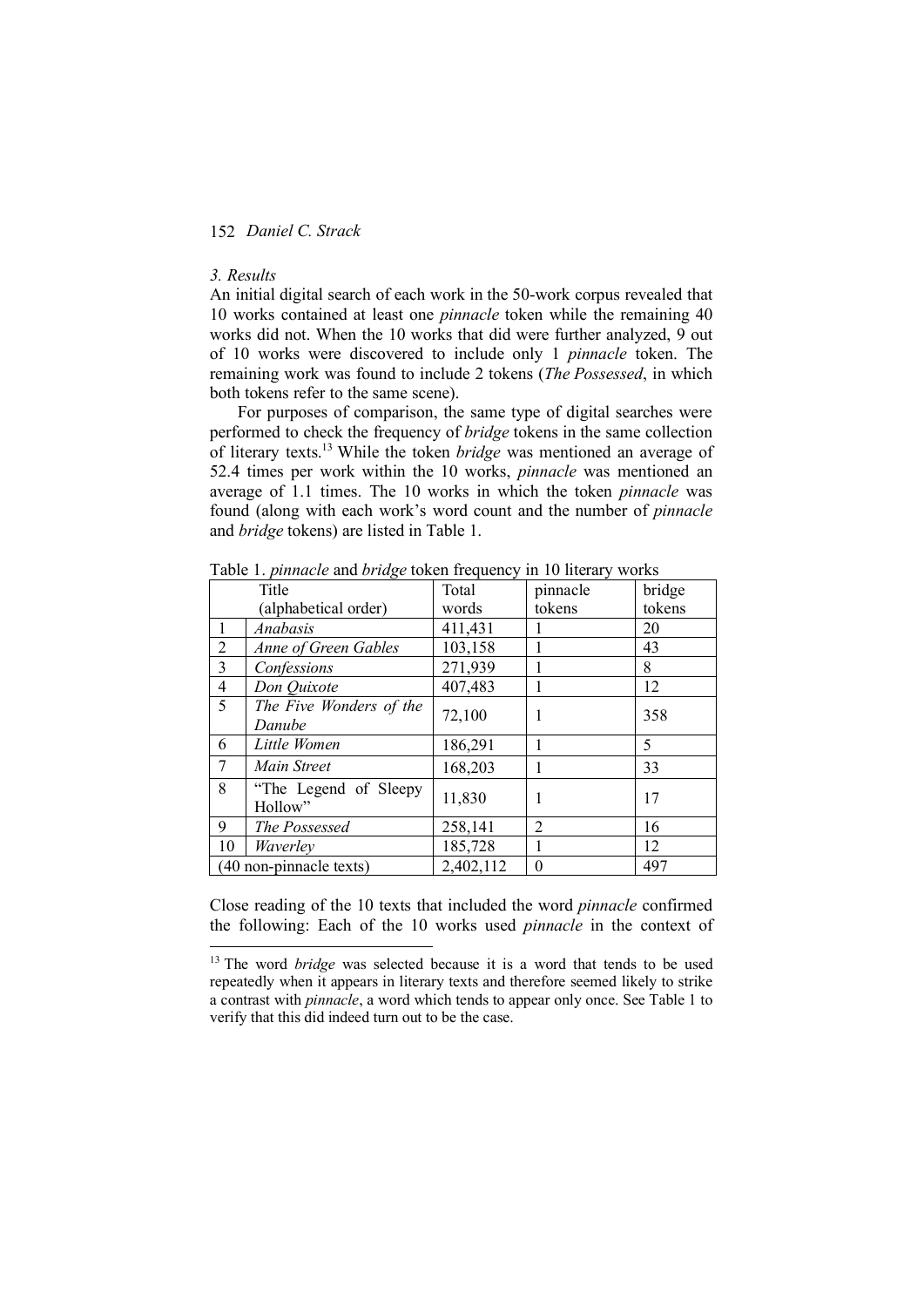narrator observations or depictions that indicate major character, minor character, group, or cultural 'aspirations' (hopes, desires, expectations); this 'aspirational' depiction was generally accompanied by a heightened emotional intensity of depiction (with the single exception of *Confessions*; see *Appendix 3* for details). The quantitative results of analysis are found in Table 2.

|                    | PINNACL* | N/10,000 | *BRIDG* | N/10,000 |
|--------------------|----------|----------|---------|----------|
| <b>10 PINNACLE</b> | 11       | 0.053    | 524     | 2.52     |
| texts              |          |          |         |          |
| $40$ non-          | 0        | 0.0      | 497     | 2.07     |
| PINNACLE texts     |          |          |         |          |
| <b>BROWN1</b>      | 2        | 0.02     | 177     | 1.77     |
| <b>CEEC</b>        | $\theta$ | 0.0      | 25      | 0.25     |
| <b>FLOB</b>        | 0        | 0.0      | 114     | 1.14     |
| <b>HELSINKI</b>    | 0        | 0.0      | 84      | 0.84     |

Table 2. Corpus data<sup>14</sup> for *PINNACL*<sup>\*</sup> and <sup>\*</sup>*BRIDG*<sup>\*</sup>

A subsequent examination of how each *pinnacle* was used in context produced the following results: 4 instances were appraised as megametaphorical<sup>15</sup> (*Don Quixote*, *Main Street*, "The Legend of Sleepy Hollow," and *Waverley*), 5 works were found to use the word *pinnacle* to mark climactic scenes (*Anne of Green Gables*, *Don Quixote*, *Little Women*, *The Five Wonders of the Danube*, and *The Possessed*), and in 3 works, the token *pinnacle* foreshadowed a coming disappointment (*Anabasis*, "The Legend of Sleepy Hollow," and *The Possessed*). In the end, all of the *pinnacle* tokens examined were judged to be metaphorical,

<sup>&</sup>lt;sup>14</sup> While the token counts for \**bridg*\* do not include words normally thought to be unrelated to bridges such as *abridged*, place names that include *-bridge* were included in most cases. Exceptions were made for references to *Cambridge* and *Cambridge University Press* in the CEEC, FLOB, and HELSINKI corpora because it was determined that an inordinate number of these tokens was skewing the data away from authentic, non-region-specific language production. <sup>15</sup> That is to say, these 4 *pinnacles* were not embedded in overtly metaphorical narrator comments, but rather referred to physically existing pinnacles as part of a scenic depiction that corresponded to a climactic story point in the overall plot.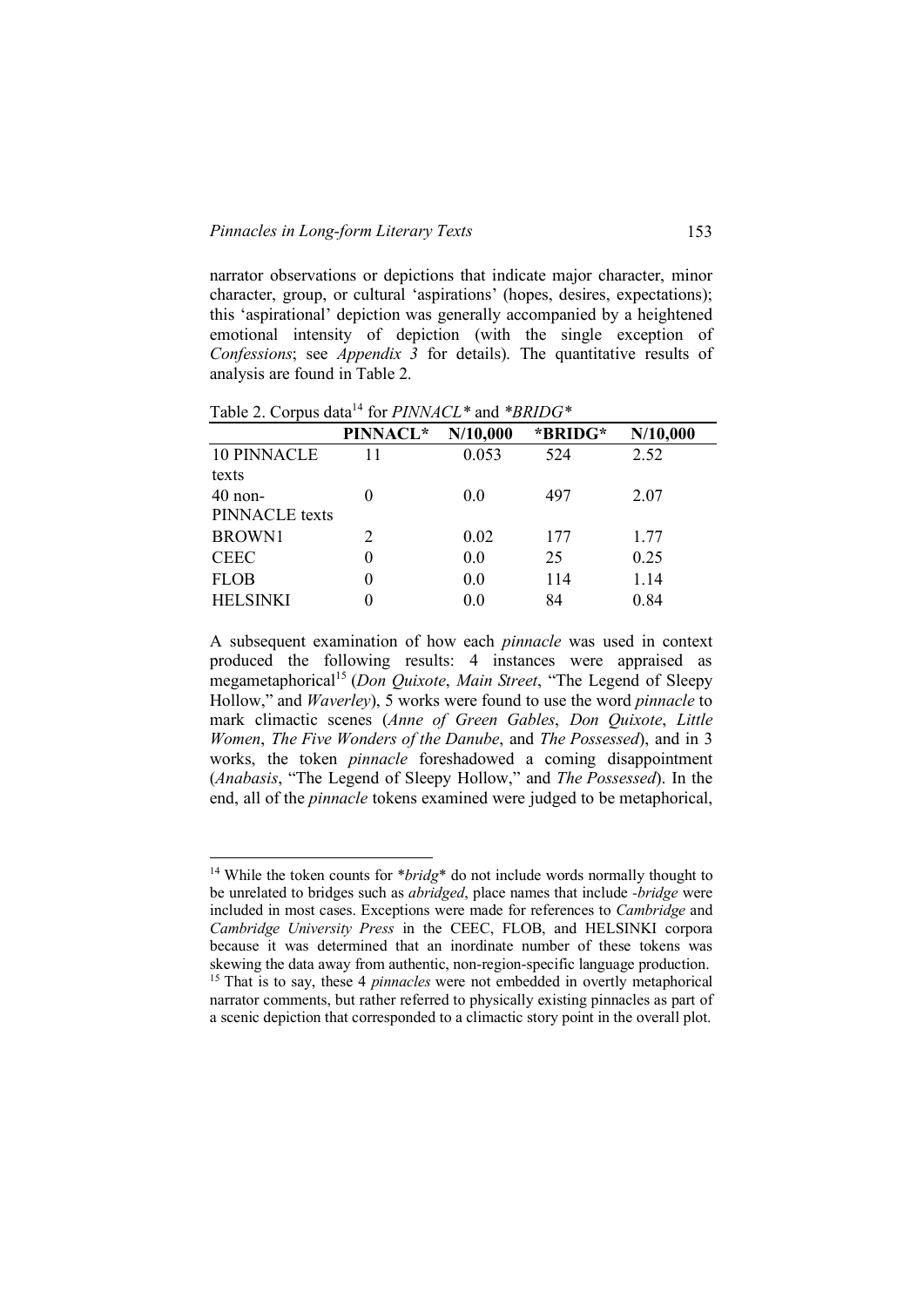either locally (e.g., *Confessions*) or as part of an overarching global thematic structure, which was the case in the remaining 9 texts.

Incidentally, only two *pinnacle* tokens were found among the four standard corpora examined. Both of these occurred in the BROWN1 corpus. When these two tokens were inspected in context, they were both discovered to be parts of narratives that had been incorporated into the BROWN1 corpus.

In summary, whenever the word *pinnacle* was used, it carried metaphorical implications with respect to the narrative context in which it was embedded. Moreover, in every case but one (*Confessions*), the word appeared to function as part of a greater extended metaphor system to express waxing aspirations or signal reversals of fortune connected with disappointment.

Of course, the most remarkable finding was that *pinnacles* nearly always received only one mention. How can we interpret this strange one-or-zero binary result? It seems evident that the oddness of this outcome lends credence to the idea that the word *pinnacle* is predominantly used as a stylistic marker through which an author can foreground metaphorical structure. As such, its use is limited to situations in which "the language is sufficiently unusual to draw a reader's attention towards the linguistic medium itself, thereby having a highlighting effect..." (Emmott 2002: 92).

Is this an example of what Louwerse and van Peer (2002: 12) term a "rarity effect"? Due to the nearly perfect correlation of the rare token *pinnacle* with identifiable peaks in narrative discourse, such would appear to be the case. Can the word *pinnacle* always be expected to include an underlying metaphorical meaning? While exceptions are certainly possible, there is a strong likelihood that the word *pinnacle* will be used metaphorically to heighten reader awareness of protagonist aspirations and note the presence of climactic scenes when it is found in a literary work.

#### *4. Discussion*

After recognizing the fact that, across 50 randomly chosen texts, the word *pinnacle* is almost exclusively used to highlight climactic scenes by way of rarity effects, the analyst has a difficult question to answer: What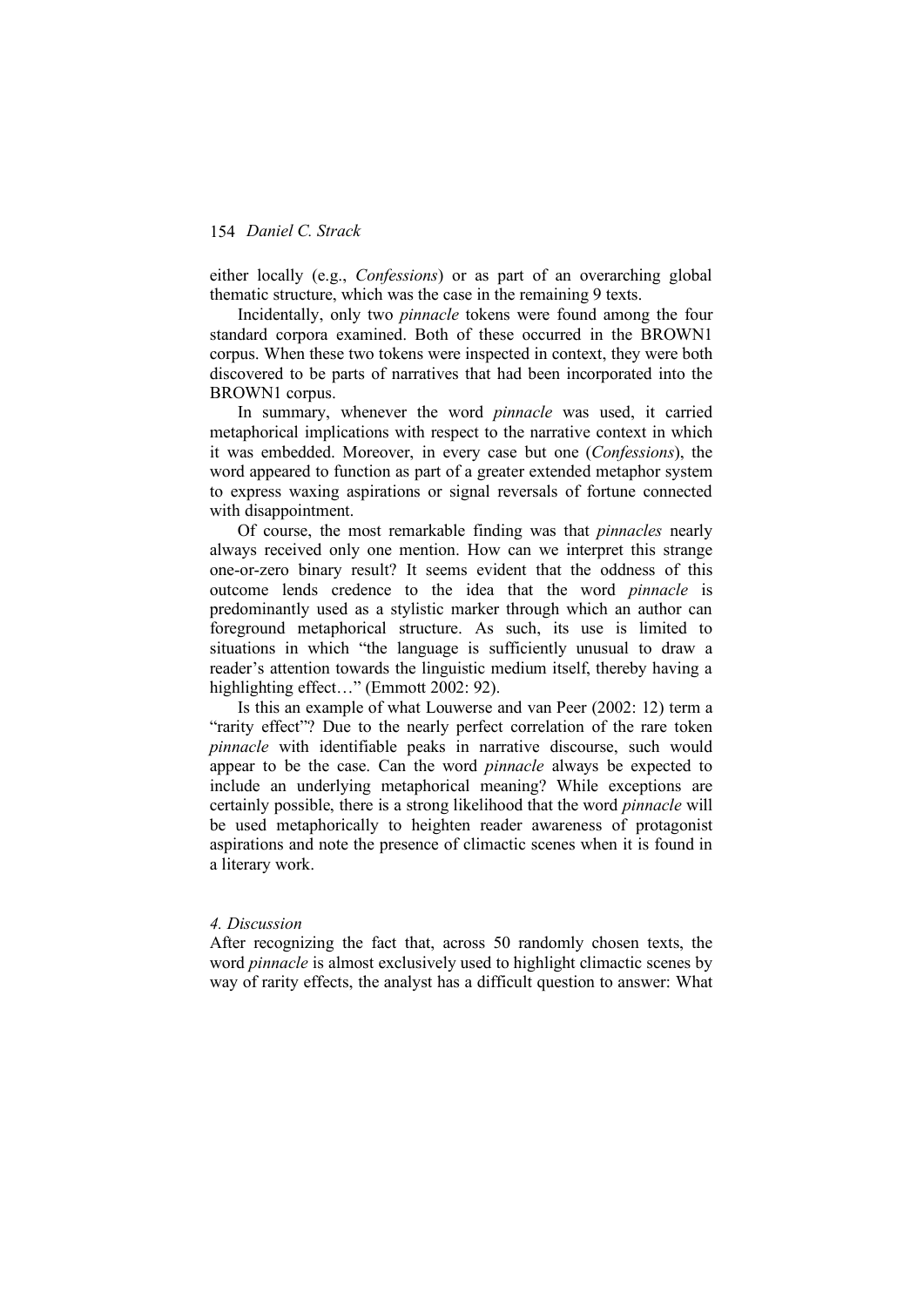are the necessary preconditions that allow such a statistically significant result to occur?

Upon reflection, it would seem that the following two criteria would both need to be met. First, each author (or literary translator<sup>16</sup>) that uses the word *pinnacle* would need to be aware that the very use of the word introduces metaphorical structure into their text. (Such awareness could be either vaguely understood or consciously premeditated.) Second, having acknowledged the fact that authors tend to be aware of the way the word *pinnacle* structures a text, they must also be aware that their text has a macrostructure in need of shaping by way of lexical decisionmaking. Let us discuss the implications of these two hypotheses in order.

As to whether narrative authors might be somehow aware of the macrostructure of the texts they create, cognitive stylistics proponents have long asserted as much. For example, Louwerse and van Peer (2002: 7) have characterized "macrostructure" in the following terms:

(1) The macrostructure is the global structure of the text, a hierarchically ordered net of propositions. The theme of the text is (a part of) its macrostructure that is formed by four macrorules: (1) deletion of irrelevant and unrelated information, (2) selection of the most relevant and related information, (3) generalization of selected propositions, (4) construction or integration of propositions.

They further note, "[i]n the production of text, language users thus apply both global and local themes to make the text globally and locally coherent" and posit "global themes" to exert the strongest influence "in the introduction, climax and conclusion" (6). Similarly, Shen (2002: 79- 80) argues that a "story point" (involving "conflict" in the context of some kind of goal-oriented "structure") is the raison d'être for story and that such goal-oriented story points are crucial in producing dramatic human situations. Longacre (1985: 83) notes that in many cases "the structure of the language in which a text is written permits more to be distinguished than simply foregrounded versus backgrounded material. Thus, in a narrative we may have pivotal events versus routine events, or significant events versus secondary/preparatory/resultant events". In fact,

 <sup>16</sup> In fact, the word *pinnacle* was occasionally chosen not by the original author but rather by the work's English language translator. Nevertheless, for brevity's sake, the word *author* will hereafter be understood to extend to instances in which a translator rather than an author made the lexical decision in question.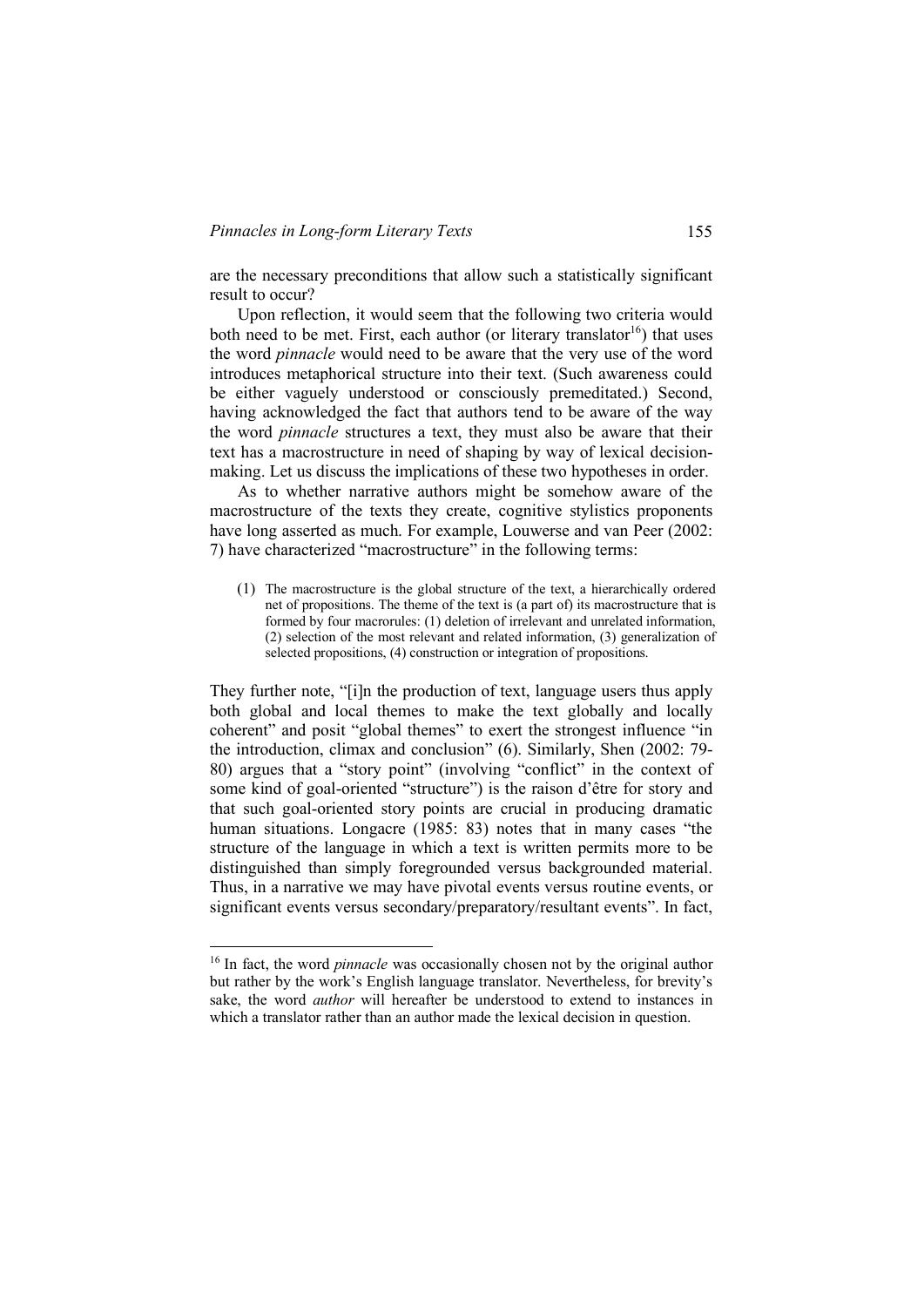literary scholars have long claimed that narratives tend to cohere precisely because they have been organized according to such macrostructural characteristics and, to the extent they are not, writing not only ceases to seem literary, but ceases to be readily intelligible.

With regard to the question of whether authors are aware of the structural implications of their lexical decision-making, many literary scholars have asserted that a certain amount of recognition should be taken for granted. For example, Emmott (2002: 111) observes that "writers tend regularly to repeat a name or other designation at intervals in a cohesive chain[.] One possibility is that this may be for the purpose of regularly refreshing the reader's memory about which character is being referred to". She goes on to explain the issue of "referential choice" as the author's understanding of the fact that the "significance of every linguistic item used" must ultimately be judged "in relation to the other choices that are available in the language system as a whole and at particular points in the text" (100). So as to properly regulate the coherent flow of narrative, the author will necessarily be cognizant of how "the repeated use of a particular type of referring expression in part of a text" contributes to the production of certain foregrounding effects in that section (92). In Emmott's view, such highlighting might be accomplished either by way of high frequency-induced cohesivechaining or "stylistically-marked cohesion breaks" in cases when such pervasive consistency of expression suddenly stops (101). In either case, however. "[w]hen the language is sufficiently unusual to draw a reader's attention towards the linguistic medium itself," highlighting effects exert their influence (92).

In literature, foregrounded textual effects are those that are noticed because they stand out from the surrounding text which represents a baseline understanding from which the foregrounded element is observed to deviate. This being the definition of foregrounding, low frequencyrelated effects are difficult to term foregrounding, strictly speaking. Because the baseline that low-frequency words deviate from may be linguistic use in general rather than language specific to the text itself, the noticing of such effects will go beyond a simple understanding of the flow of the text to include metalinguistic understanding of expectations regarding language use in general. Having said this, both high- and lowfrequency textual effects lend themselves to corpus analysis because the corpora used for comparison with the narrative in question provides a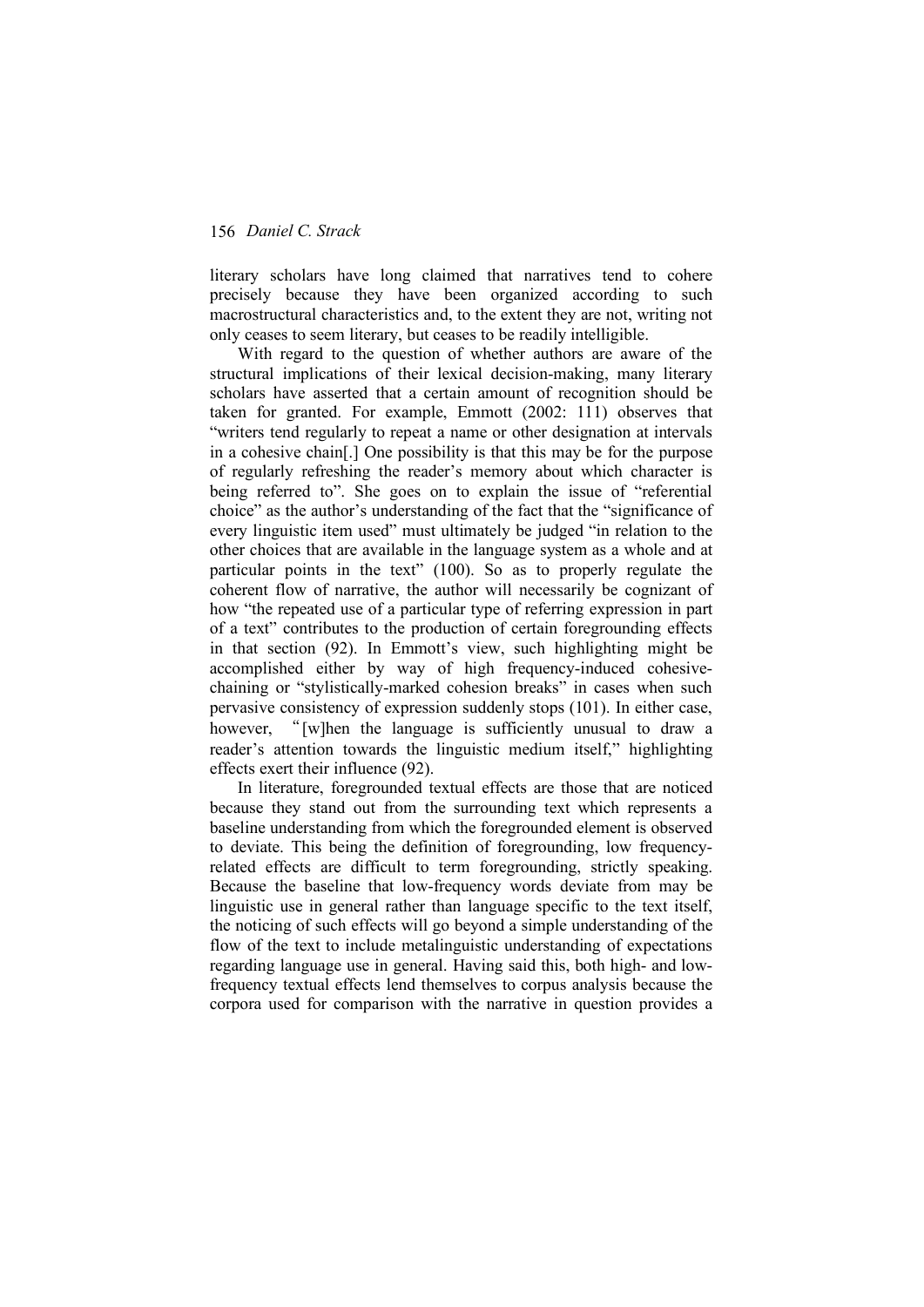baseline that crudely mimics the totality of an individual's linguistic understanding (which is, after all, the baseline of understanding in individual cognition).

While the presence of high- or low-frequency words certainly reveals characteristics unique to the text itself, when analyzed in a cross-textual manner using corpora (as has been done in this study of *pinnacles*) we find that previously difficult to corroborate ideas such as authorial awareness of narrative structure are revealed to be objectively verifiable phenomena. Because cross-textual analysis can lead to intertextually transferable critical hypotheses concerning literary texts in general, the presence of the word *pinnacle* in a single work (a trivial fact when understood in isolation), has served to reveal not only a structural aspect of the few particular stories it contributes to, but also exposes the fact that narrative authors in general compose their works while keeping such structural details in mind.

Of course, there is one possible objection that could be raised to the above line of reasoning. Perhaps only authors who have a natural proclivity for metaphor would be aware that they are inserting a macrostructural marker into their text by using the word *pinnacle*. After all, while the 50 texts examined were randomly chosen with respect to their use or lack of use of the relatively infrequent word *pinnacle*, the digital texts were all available to be chosen precisely because they had been stocked in the files of a scholar interested in metaphor. Perhaps if the corpus had included narrative authors that failed to demonstrate interest in metaphorical modes of expression, the results might have been different. The new question then becomes, are all long-form narrative authors conscious of metaphor to the extent that they exhibit an awareness that lexical choices influence the macrostructure of a narrative? This will be a question for future study.

An objection might be made that the number of texts in the corpora (50) was less than ideal and so provides less than conclusive results. While it certainly would have been possible to examine a much larger corpus that included many more texts, the fact that the narrative structure of each work in its entirety had to be taken into account before judgments concerning the structural utility of the word *pinnacle* could be rendered would have made such a task prohibitively difficult. On the other hand, the fact that the 50 works included in this study had already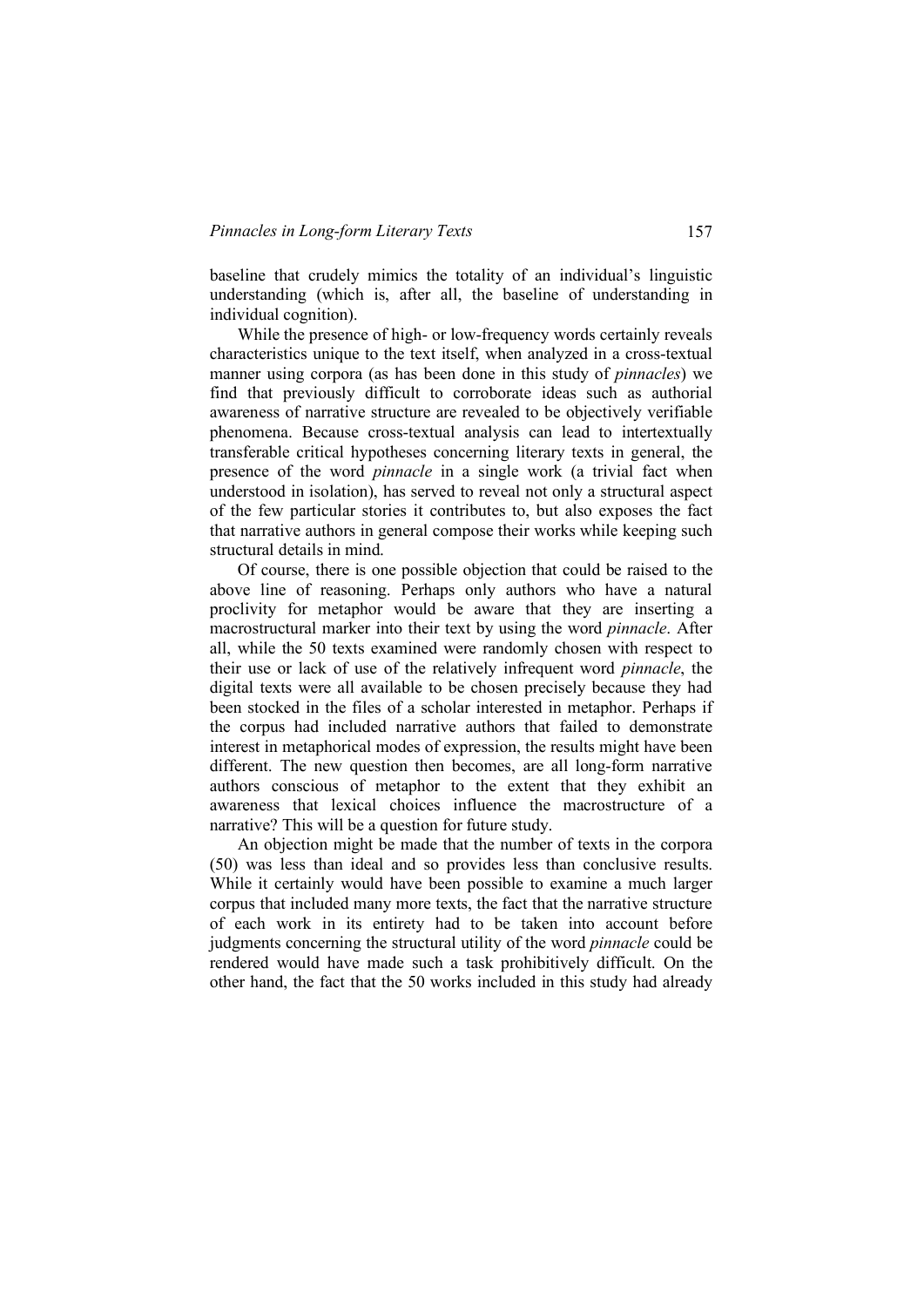been read before examination of the word *pinnacle* had been undertaken greatly facilitated the analysis.

The observation that long narratives have (or at least tend to have) global thematic macrostructures that authors are aware of amounts to provisional confirmation for the idea that metaphors function not only at the phrase- and sentence-levels but also by way of subtle cues surreptitiously embedded in extended discourse. The fact that the inclusion of the word *pinnacle* metaphorically structures most any narrative it finds itself in argues strongly for the pervasive presence of megametaphor in long-form literary works generally.

Such a provisional conclusion presents a great problem for those wishing to annotate metaphor in literary and other kinds of texts (e.g., Steen 2015). Corpus linguists have long sought to operationalize the corpora they carry out research on by adding metatextual markup language to the digital texts of pre-assembled corpora. In particular, the annotation of corpus texts to reflect grammatical parts of speech has been revealing of how various grammatical forms interact with one another. Regarding the criteria for adding such useful annotation, Stefanowitsch (2006: 10) observes, "An appropriate annotation scheme must define (i) a reliable procedure for discovering instances of the phenomenon in question, (ii) the attributes that are considered relevant […] and (iii) an annotation format". It is crucial here to note that annotation can be neither broadly multipurpose nor comprehensive. Because annotation is always highly task-specific with respect to both perceived relevance and details of markup formatting, annotation must be tailor-made to accomplish a specific purpose to the potential detriment of all other purposes.

While annotation is certainly a worthwhile endeavor generally speaking, the largely surreptitious function of megametaphor presents a problem for those who would attempt to add figurative sense-specifying metatextual markup language to a corpus that includes literary texts. Because metaphor can function on multiple levels of discourse simultaneously and because it relies on subjective meaning apprehension to determine which level is of maximum relevance, the precise level at which semantic annotation is to be performed must be carefully delineated before any such annotation can proceed.

Moreover, the process of metaphor interpretation takes place in the human mind and not inside a text. For this reason, while corpus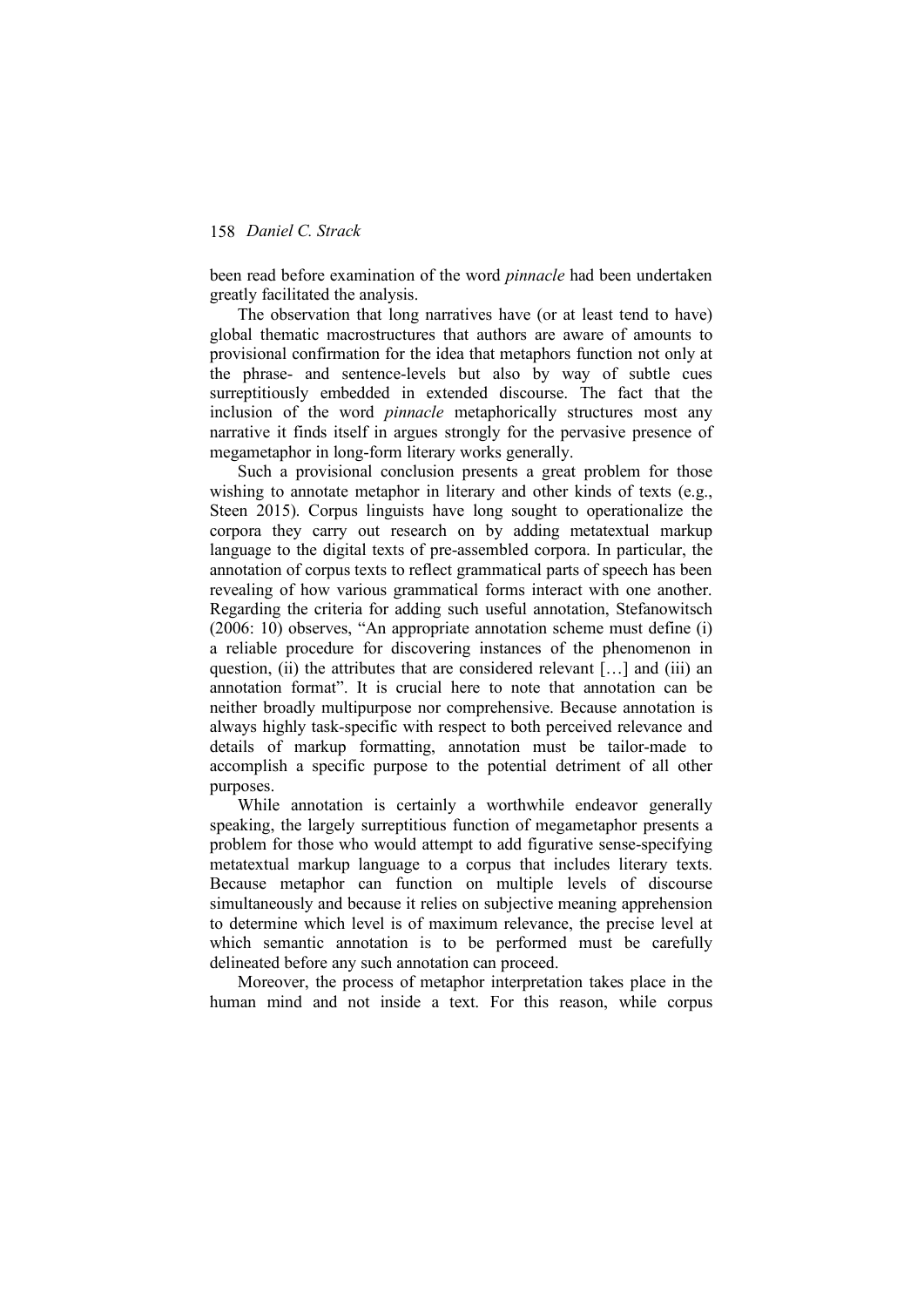linguistics and other metaphor detection efforts can certainly lead to valid general observations about metaphor as a noticed phenomenon, attempts to precisely determine the semantic efficacy of metaphors in particular cases seem destined to fail. Because metaphor is a mental response that occurs as the perceptions received when reading a text reverberate through complex cognitive structures inaccessible to conscious awareness (cf. Strack 2019: 23-34), metaphors do not need to be "discourse features" detectable at the phrase- or sentence-level to have an impact on gradually unfolding linguistic comprehension. This fact virtually precludes the possibility of making firm and final judgments about metaphorical associations in a case-by-case manner at the sentence level. Because the implications of metaphorical associations are sometimes not apparent immediately, real-time reader decisions about what kind of metaphor is most relevant in a particular text will be made only provisionally, and old information that did not seem relevant at all may turn out to be maximally relevant by the end of the story.

For this reason, corpus linguistic attempts to detect and analyze megametaphor at the extended discourse level may actually be impeded by well-meaning efforts to provide concrete semantic annotation. Precisely because they represent "features that are marked in some fashion in the structure of the language itself" (Longacre 1985: 83), even when stylistically foregrounded metaphorical features are present, the hidden structures they illuminate will only be comprehensible when coupled with an understanding of the macrostructures active in the narrative as a whole. Scholars will no doubt continue to debate whether readers actually "notice" such high- and low-frequency effects or are simply subconsciously influenced by them (cf. Emmott 2002: 92). Nevertheless, once the presence of such impartially identified data points has been confirmed, the necessity to determine whether the authors were actually aware of the big-picture metaphorical implications of their lexical choices may finally be put to rest.

#### *5. Conclusion*

From the above corpus survey and discussion, a number of provisional conclusions may be drawn. First, whenever it is found in a literary context, there is a high probability that the word *pinnacle* has been placed there for the purpose of stylistic foregrounding. Such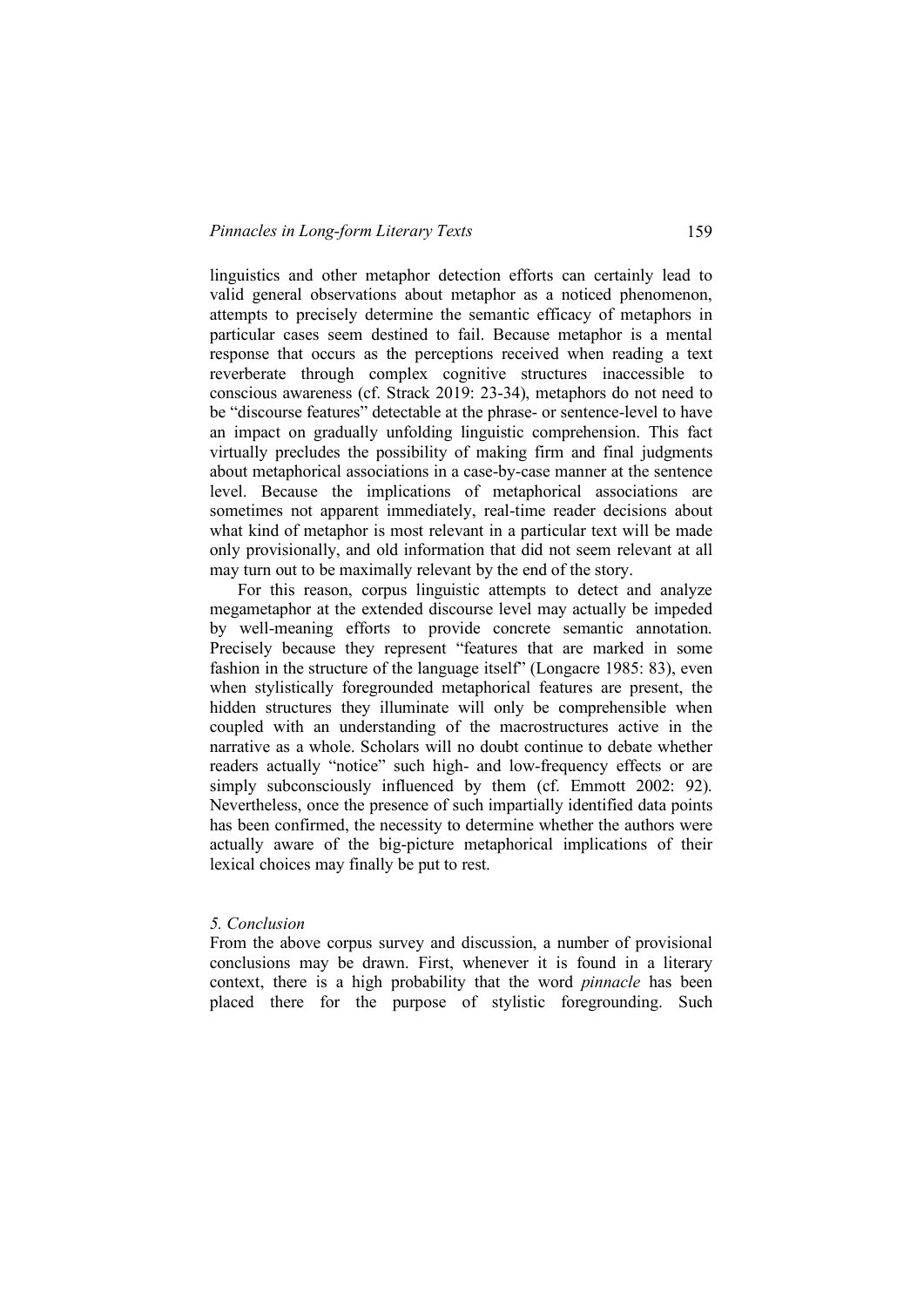foregrounding is likely to reveal a "peak" in the narrative's structure, or draw attention to a character's aspirations, or accentuate the depiction of a heightened emotional state, or all three simultaneously.

More generally, however, the cross-textual analysis detailed in this article has provided evidence for patterns that would be impossible to detect if analysis were confined to a single text. It is for just this reason that corpus linguistics may prove crucial in the examination of both global thematic structures and megametaphor. Although the specific forms of expression used to convey both themes and metaphors will appear unique within the context of the specific works they are embedded in, when examined across multiple works, illuminating consistencies of expression reveal surprisingly unified trends in the way humans produce and make sense of literary narratives.

#### *References*

- Alighieri, Dante. 1995. Trans. Mark Musa. "The Divine Comedy: Purgatory." *The Portable Dante*. Ed. Mark Musa. New York: Penguin. 193-387.
- Deignan, Alice. 2005. *Metaphor and Corpus Linguistics*. Amsterdam: John Benjamins.
- Dostoevsky, Fyodor. 2004. Trans. David Magarshack. 1953. *The Devils*. London: Penguin.
- Emmott, Catherine. 2002. "Responding to style: Cohesion, foregrounding and semantic interpretation." *Thematics: Interdisciplinary Studies* 3. Eds. Max Louwerse and Willie van Peer. Amsterdam: John Benjamins. 91-117.
- Fortier, Paul A. 2002. "Prototype effect vs. rarity effect in literary style." *Thematics: Interdisciplinary Studies* 3. Eds. Max Louwerse and Willie van Peer. Amsterdam: John Benjamins. 397-405.
- Gibbs Jr., Raymond W. 2011. "Evaluating conceptual metaphor theory." *Discourse Processes* 48(8): 529-562.
- Hilpert, Martin. 2006. "Keeping an eye on the data: Metonymies and their patterns." *Corpus-Based Approaches to Metaphor and Metonymy*. Eds. Anatol Stefanowitsch and Stefan Th. Gries. Berlin: Mouton de Gruyter. 123-151.
- Lakoff, George and Mark Johnson. 1980. *Metaphors We Live By*. Chicago: University of Chicago Press.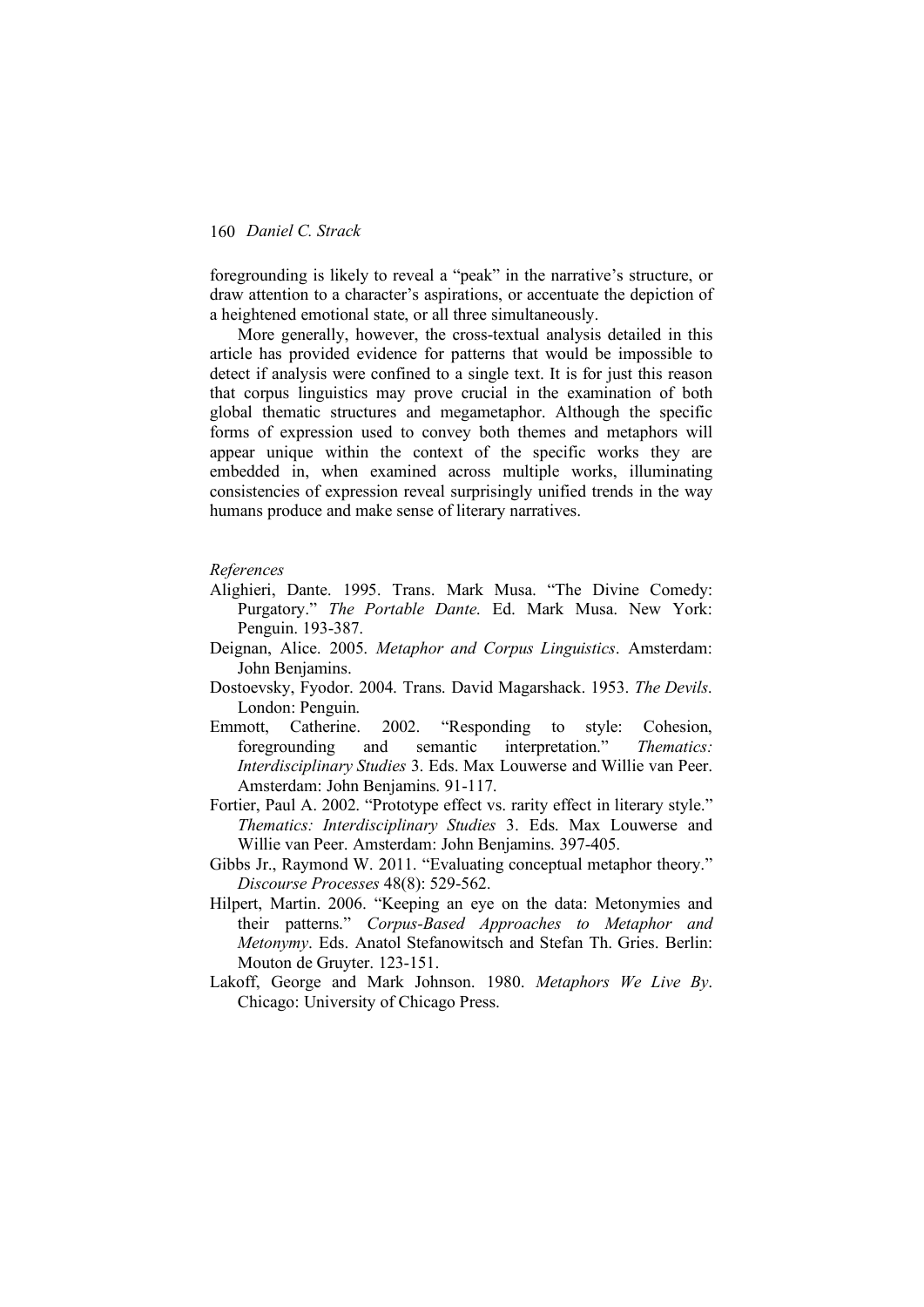- Longacre, Robert E. 1985. "Discourse peak as zone of turbulence." *Beyond the Sentence: Discourse and Sentential Form*. Ed. Jessica R. Wirth. Ann Arbor: Karoma.
- Louwerse, Max and Willie van Peer. 2002. "Introduction." *Thematics: Interdisciplinary Studies* 3. Eds. Max Louwerse and Willie van Peer. Amsterdam: John Benjamins. 1-13.
- McIntyre, Daniel and Brian Walker. 2019. *Corpus Stylistics: Theory and Practice*. Edinburgh: Edinburgh University Press.
- Shen, Yeshayahu. 2002. "Evaluation devices as a coordinating mechanism for story points." *Thematics: Interdisciplinary Studies* 3. Eds. Max Louwerse and Willie van Peer. Amsterdam: John Benjamins. 77-90.
- Steen, Gerard. 2015. "Developing, testing, and interpreting deliberate metaphor theory." *Journal of Pragmatics* 90: 67-72.
- Stefanowitsch, Anatol. 2006. "Corpus-based approaches to metaphor and metonymy." *Corpus-Based Approaches to Metaphor and Metonymy*. Eds. Anatol Stefanowitsch and Stefan Th. Gries. Berlin: Mouton de Gruyter. 1-16.
- Stockwell, Peter. 2002. *Cognitive Poetics: An Introduction*. Abingdon: Routledge.
- Strack, Daniel C. 2004. "The Bridge Project: Research on metaphor, culture and cognition." *University of Kitakyushu Faculty of Humanities Journal* 68: 19-45.
- Strack, Daniel C. 2006. "Who are the bridge-builders?: Metaphor, metonymy and the architecture of empire." *Style* 39(1): 37-54.
- Strack, Daniel C. 2019. *Metaphor from the Ground Up: Understanding Figurative Language in Context*. Lanham, MD: Lexington Books.
- Werth, Paul. 1994. "Extended metaphor—A text-world account." *Language and Literature* 3(2): 79-103.
- Živković, Zoran. 2009. *The Five Wonders of the Danube*. Trans. Alice Copple-Tošić. Hornsea, UK: PS Publishing.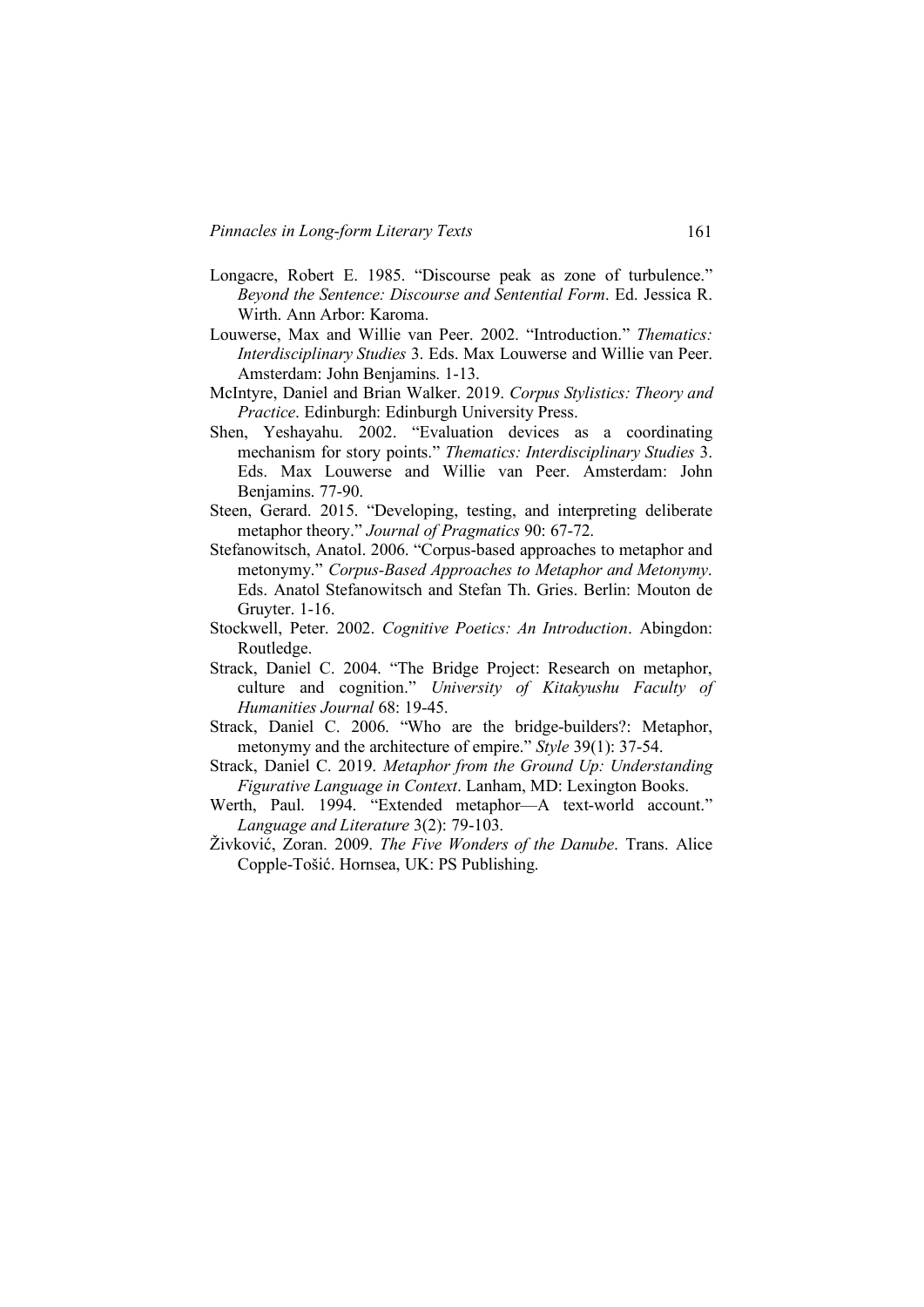*Appendix 1: Literary narratives with at least one pinnacle token*

Alcott, Louisa May. *Little Women*. 1868.

- Cervantes Saavedra, Miguel de. *Don Quixote*. 1615. (Trans. John Ormsby, 1885.)
- Dostoevsky, Fyodor. *The Possessed*. 1872. (Trans. Constance Garnett, 1916.)

Irving, Washington. "The Legend of Sleepy Hollow." 1819.

Lewis, Sinclair. *Main Street*. 1920.

Montgomery, Lucy Maud. *Anne of Green Gables*. 1908.

Rousseau, Jean Jacques. *Confessions*. 1782. (Trans. unknown, 1883.) Scott, Walter. *Waverley*. 1814.

Xenophon. *Anabasis*. Ca. 371 B.C. (Trans. H. G. Dakyns, 1890.)

Živković, Zoran. *The Five Wonders of the Danube*. 2009. (Trans. Alice Copple-Tošić, 2011.)

*Appendix 2: Literary narratives without pinnacle tokens*

- Andric, Ivo. *The Bridge on the Žepa*. 1954. (Trans. Svetozar Koljević, 1992.)
- Bierce, Ambrose. "An Occurrence at Owl Creek Bridge." 1890.
- Chekhov, Anton. "The New Villa." 1918. (Trans. Constance Garnett, 1923.)
- Dickens, Charles. *A Tale of Two Cities*. 1849.
- Dickens, Charles. *Great Expectations*. 1861.

Dickens, Charles. *Our Mutual Friend*. 1865.

Dickens, Charles. "The Signal Man." 1866.

Dostoevsky, Fyodor. *Crime and Punishment*. 1866. (Trans. Constance Garnett, 1914.)

Dostoevsky, Fyodor. "The Crocodile." 1865. (Trans. Constance Garnett, 1915.)

Eliot, T.S. "The Waste Land." 1922.

Goethe, Johann Wolfgang von. *The Sorrows of Young Werther*. 1774. (Trans. R.D. Boylan, 2003.)

Hardy, Thomas. The Mayor of Castorbridge. 1885.

Hawthorne, Nathaniel. "The Celestial Railroad." 1843.

Ibsen, Henrik. *Rosmersholm*. 1886. (Trans. R. Faquharson Sharp, 1913.)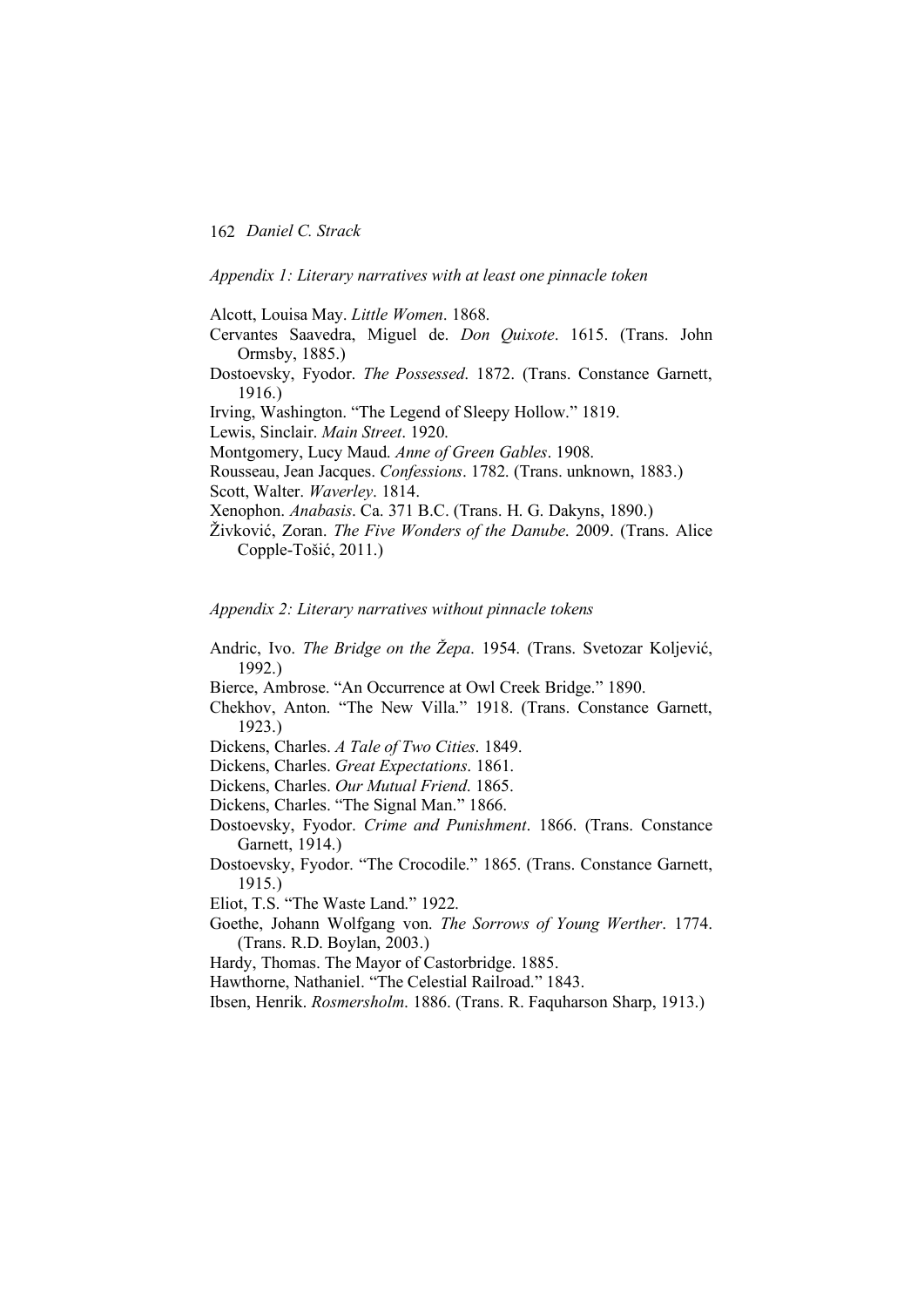James, Henry. "Flickerbridge." 1902.

James, Henry. "The Aspern Papers." 1888.

Joyce, James. "The Dead." 1914.

Kipling, Rudyard. *Kim*. 1901.

Kipling, Rudyard. "The Bridge-builders." 1898.

Kipling, Rudyard. "The Man who would be King." 1888.

Lewis, C.S. "Spirits in Bondage." 1919.

Morris, William. *News from Nowhere*. 1891.

Arthur G. Morrison. *Tales of Mean Streets*. 1894.

Nietzsche, Friedrich. *Thus Spake Zarathustra*. 1885. (Trans. Thomas Common, 1909.)

Poe, Edgar Allan. "Never Bet the Devil Your Head." 1850.

Sewell, Anna. *Black Beauty*. 1877.

Shakespeare, William. *The Merchant of Venice*. 1597.

Stoker, Bram. *Dracula*. 1897.

Tennyson, Alfred. "The Lady of Shalott." 1833.

Thoreau, Henry David. *Walden*. 1854.

Tolstoy, Leo. *Father Sergius*. 1911. (Trans. Louise & Aylmer Maude, ca. 1928.)

Tolstoy, Leo. "Ivan the Fool." 1886. (Trans. Count Norraikow, 1891.)

Turgenev, Ivan. *A Sportsman's Sketches* 2. 1852. (Trans. Constance Garnett, 1895.)

Wiggin, Kate Douglas Smith. *Rebecca of Sunnybrook Farm*. 1903.

Wiggin, Kate Douglas Smith. *Rose o' the River*. 1905.

Wilde, Oscar. "Lord Arthur Savile's Crime." 1887.

Wilde, Oscar. "The Happy Prince." 1888.

Wilde, Oscar. "The Selfish Giant." 1888.

Živković, Zoran. "The Bridge." 2009. (Trans. Alice Copple-Tošić, 2009.)

Zola, Émile. *Nana*. 1880. (Trans. John Sterling, ca. 1880.)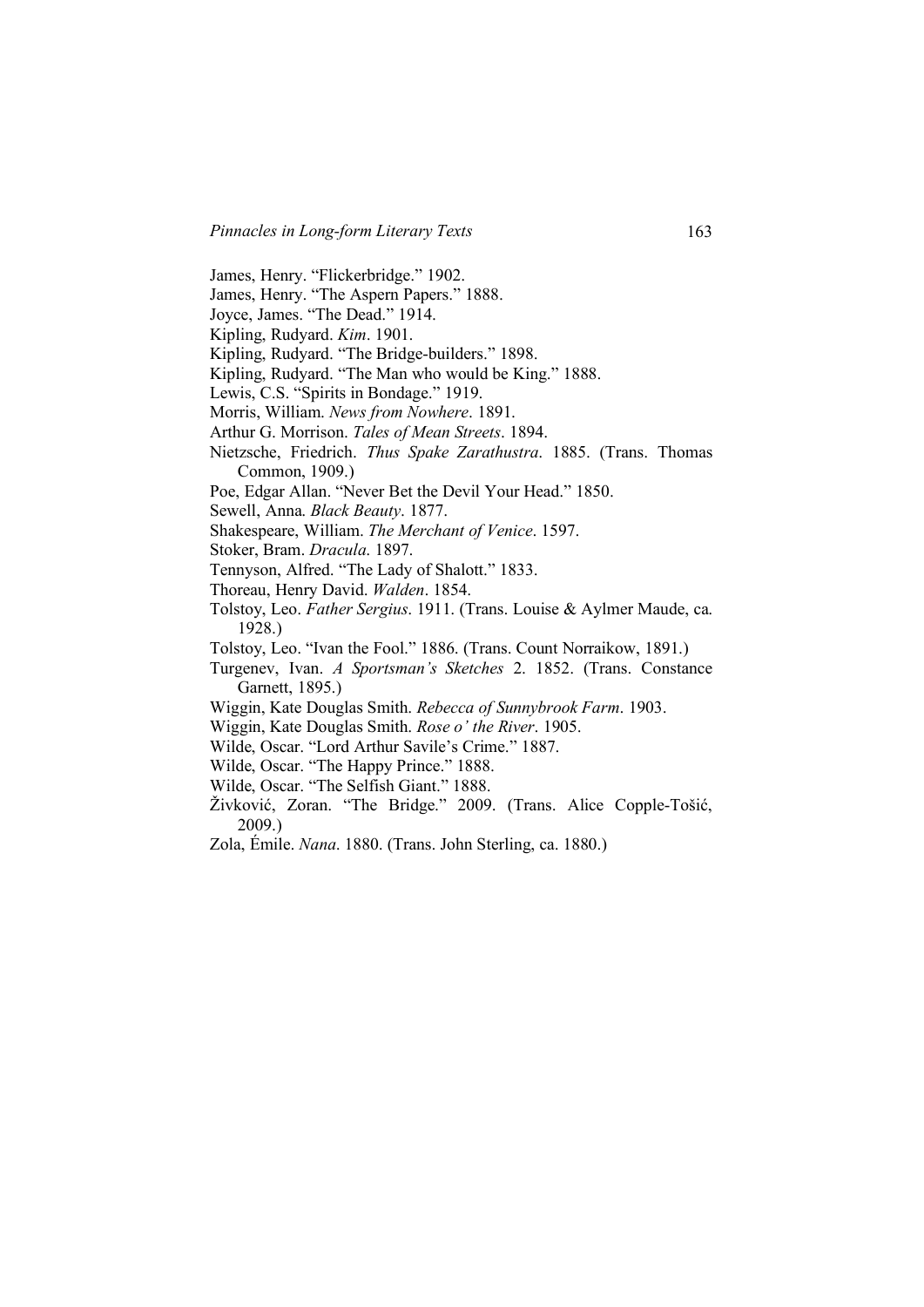#### *Appendix 3: KWIEC (Key Word in Extended Context) by text: Pinnacle*

- *Anabasis*: rulers of the territory which he subjected, and afterwards honoured them with other gifts. So that, if the good and brave were set on a *pinnacle* of fortune, cowards were recognised as their natural slaves; and so it befell that Cyrus never had lack of volunteers in any service of danger
- *Anne of Green Gables*: heart beat more quickly, and the horizons of her ambition shifted and broadened as if by magic. Before Josie had told the news Anne's highest *pinnacle* of aspiration had been a teacher's provincial license, First Class, at the end of the year, and perhaps the medal! But now in one moment
- *Confessions*: haughtiness to spend almost as much money as he had wished to give me. The peace ratified. I thought as he was at the highest *pinnacle* of military and political fame, he would think of acquiring that of another nature, by reanimating his states, encouraging in them commerce and agriculture, creating
- *Don Quixote*: of what he read of, the moment he saw the inn he pictured it to himself as a castle with its four turrets and *pinnacles* of shining silver, not forgetting the drawbridge and moat and all the belongings usually ascribed to castles of the sort. To this inn, which to
- *Little Women*: all for the boys? Then on hearing his destination, she said, "So far away!" in a tone of despair that lifted him on to a *pinnacle* of hope, but the next minute she tumbled him down again by observing, like one entirely absorbed in the matter . . . / "Here's the place for my
- *Main Street*: their unkempt harshness. / As she dragged homeward Carol looked with distaste at her clay-loaded rubbers, the smeared hem of her skirt. She passed Lyman Cass's *pinnacled*, dark-red, hulking house. She waded a streaky yellow pool. This morass was not her home, she insisted. Her home, and her beautiful town, existed in

*The Five Wonders of the Danube*: (Copyrighted material.)